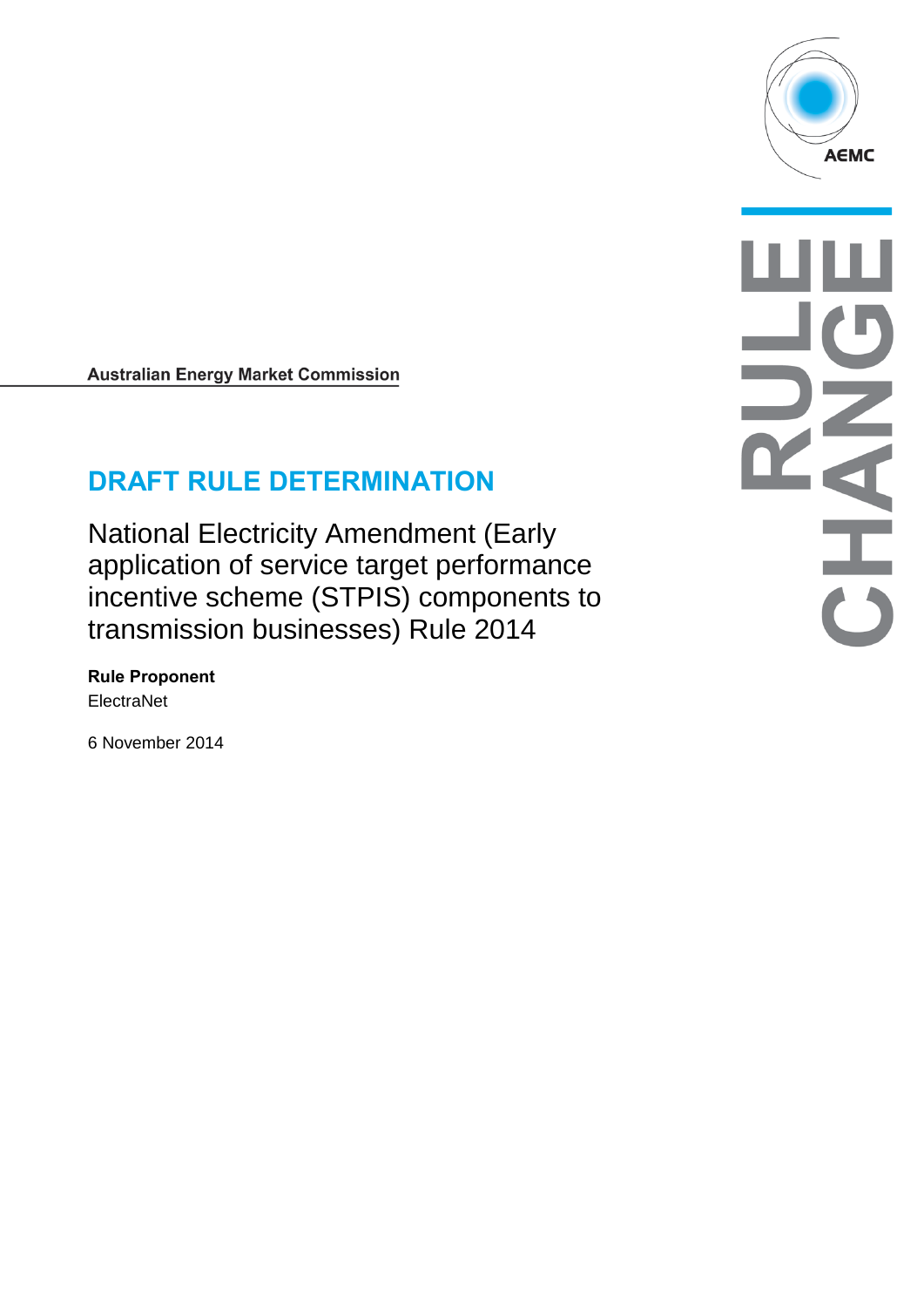#### **Inquiries**

Australian Energy Market Commission PO Box A2449 Sydney South NSW 1235

**E**: aemc@aemc.gov.au **T**: (02) 8296 7800 **F**: (02) 8296 7899

Reference: ERC0173

#### **Citation**

AEMC 2014, Early application of STPIS components to transmission businesses, Draft rule determination, 6 November 2014, Sydney

#### **About the AEMC**

The AEMC reports to the Council of Australian Governments (COAG) through the COAG Energy Council. We have two functions. We make and amend the national electricity, gas and energy retail rules and conduct independent reviews for the COAG Energy Council.

This work is copyright. The Copyright Act 1968 permits fair dealing for study, research, news reporting, criticism and review. Selected passages, tables or diagrams may be reproduced for such purposes provided acknowledgement of the source is included.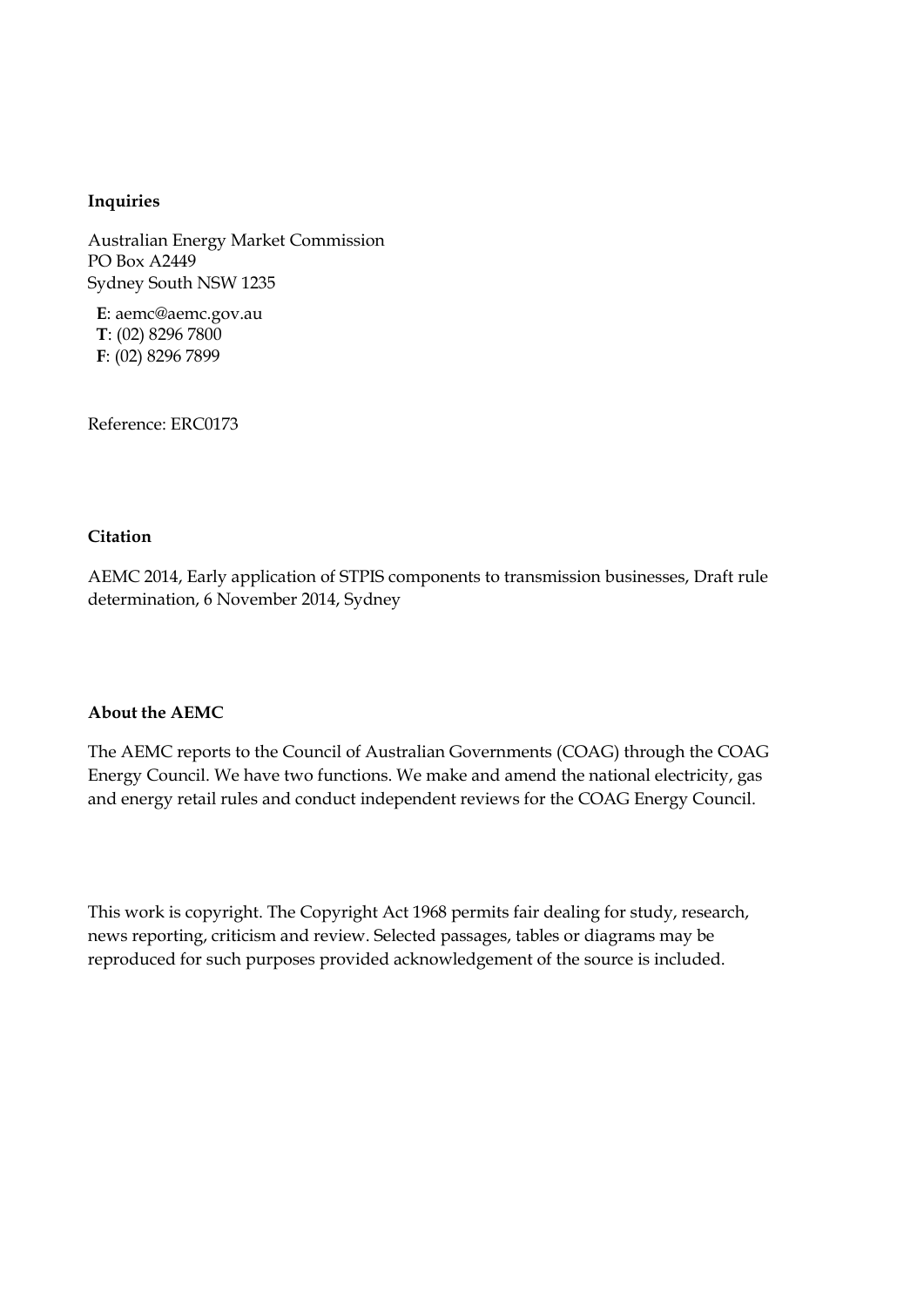## **Summary**

<u>.</u>

The Australian Energy Market Commission has determined to make a draft rule that would allow eligible<sup>1</sup> electricity transmission businesses to apply to the Australian Energy Regulator to seek early application of the network capability component of the service target performance incentive scheme (STPIS) dated December 2012, within their current regulatory control period.

The network capability component of the STPIS provides an incentive of up to 1.5 per cent of a transmission business's maximum allowed revenue, subject to the completion of projects that improve the capability of the transmission network at those times of greatest benefit.

The draft rule is consistent with ElectraNet's proposed rule, which focussed on the process that a transmission business would use to facilitate the timely and efficient earlier application of the network capability component – albeit with some minor amendments to provide greater clarity regarding its application.

The Commission considers that, in some cases, early access to the network capability component may have the potential to bring forward benefits to electricity consumers that otherwise would not be realised until the transmission businesses' next revenue determination.

The expected benefits may include improvements to the volume of generated electricity that can be dispatched across the transmission network without constraint due to capacity limitations. Such an outcome has the potential to lead to more efficient pricing in the wholesale electricity market. This may in turn, provide more efficient pricing for electricity consumers.

Stakeholders are invited to make written submissions in response to this draft rule determination, and draft rule, by no later than **8 January 2015**.

<sup>&</sup>lt;sup>1</sup> The network capability component applies to each transmission business that is subject to the STPIS, which excludes Ausgrid, Directlink and Murraylink. See section 2.2(a) of version four of the STPIS for further information on its eligibility to transmission businesses.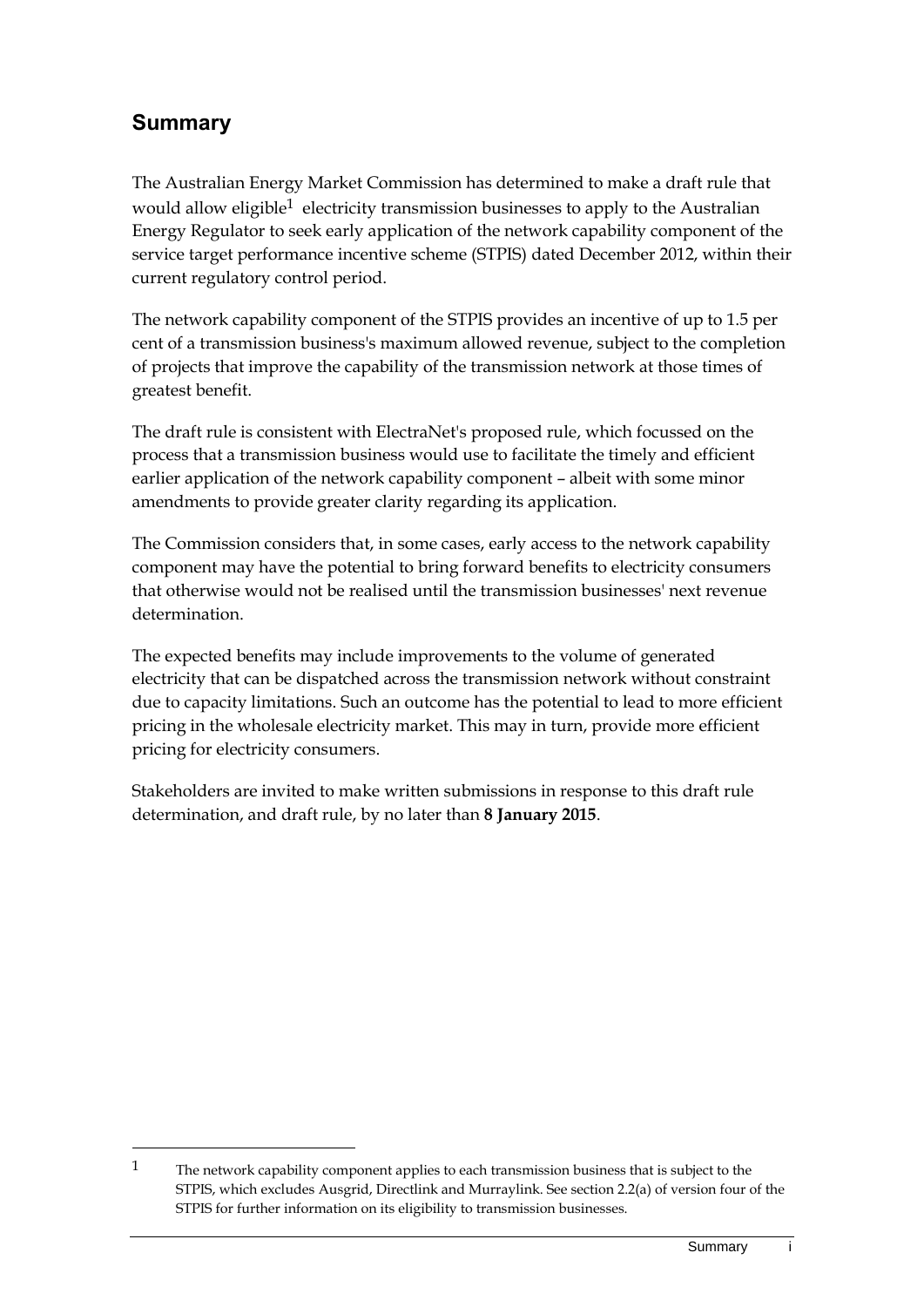## **Contents**

| $\mathbf{1}$   |            |                                                                      |  |  |  |  |  |
|----------------|------------|----------------------------------------------------------------------|--|--|--|--|--|
|                | 1.1        |                                                                      |  |  |  |  |  |
|                | 1.2        |                                                                      |  |  |  |  |  |
|                | 1.3        |                                                                      |  |  |  |  |  |
|                | 1.4        |                                                                      |  |  |  |  |  |
|                | 1.5        |                                                                      |  |  |  |  |  |
| $\overline{2}$ |            |                                                                      |  |  |  |  |  |
|                | 2.1        |                                                                      |  |  |  |  |  |
|                | 2.2        |                                                                      |  |  |  |  |  |
|                | 2.3        |                                                                      |  |  |  |  |  |
|                | 2.4        |                                                                      |  |  |  |  |  |
| 3              |            |                                                                      |  |  |  |  |  |
|                | 3.1        |                                                                      |  |  |  |  |  |
|                | 3.2        | Altering revenue determinations within regulatory control periods 11 |  |  |  |  |  |
|                |            |                                                                      |  |  |  |  |  |
| $\mathbf{A}$   |            |                                                                      |  |  |  |  |  |
|                | A.1        |                                                                      |  |  |  |  |  |
|                | A.2        |                                                                      |  |  |  |  |  |
|                |            |                                                                      |  |  |  |  |  |
|                | A.4        |                                                                      |  |  |  |  |  |
| B              |            |                                                                      |  |  |  |  |  |
|                | B.1        |                                                                      |  |  |  |  |  |
|                | B.2        |                                                                      |  |  |  |  |  |
|                | B.3        |                                                                      |  |  |  |  |  |
|                | <b>B.4</b> |                                                                      |  |  |  |  |  |
|                | B.5        |                                                                      |  |  |  |  |  |
|                | <b>B.6</b> |                                                                      |  |  |  |  |  |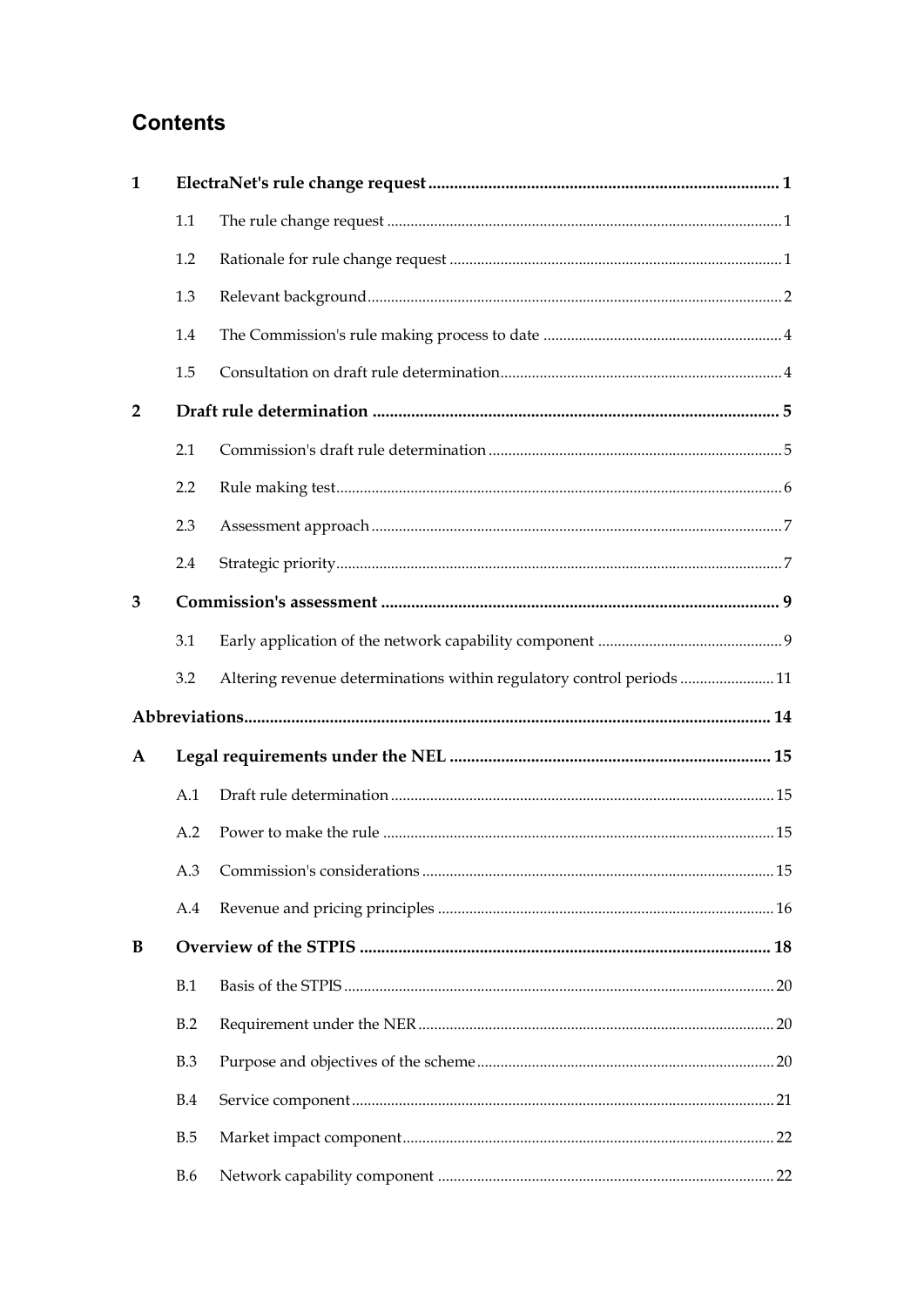## <span id="page-4-0"></span>**1 ElectraNet's rule change request**

#### <span id="page-4-1"></span>**1.1 The rule change request**

ElectraNet's rule change request proposed to enable early application of the network capability component of the service target performance incentive scheme (STPIS) to eligible2 electricity transmission businesses within their current regulatory control period.

Specifically, the rule change request proposed the addition of a savings and transitional rule under Chapter 11 of the National Electricity Rules (NER) to permit an eligible transmission business to:

- apply to the Australian Energy Regulator (AER) to seek early application of the network capability component of the STPIS where it would not otherwise apply until the commencement of its next regulatory control period; and
- submit a network capability incentive parameter action plan (NCIPAP, or network action plan) to the AER for approval, following review of the network action plan by the Australian Energy Market Operator (AEMO) and consultation with consumers.

A copy of ElectraNet's rule change request, including a proposed rule, has been published on the Australian Energy Market Commission's (AEMC, or Commission) website (www.aemc.gov.au).

#### <span id="page-4-2"></span>**1.2 Rationale for rule change request**

ElectraNet considered that early application of the network capability component of the STPIS in its current regulatory control period would provide an incentive for it to undertake low cost network optimisation projects.

In its rule change request, ElectraNet stated that such projects may include, transmission line uprating works and improving capacity limits on the 275 kV and/or 132 kV transmission network in the Mid-North and Riverland regions of South Australia.3 ElectraNet considers that the delivery of these projects would, in turn, increase transfer capacity, improve power flows and, as a consequence, enable more efficient generation dispatch.

ElectraNet contended that, in the absence of an early application of the network capability component, it does not have an incentive to undertake the low cost optimisation projects that it has identified for its network. This was because ElectraNet

<sup>&</sup>lt;sup>2</sup> The network capability component applies to each transmission business that is subject to the STPIS, which excludes Ausgrid, Directlink and Murraylink. See section 2.2(a) of version four of the STPIS for further information on its eligibility to transmission businesses.

<sup>3</sup> ElectraNet, Rule change request - Fact sheet, p2.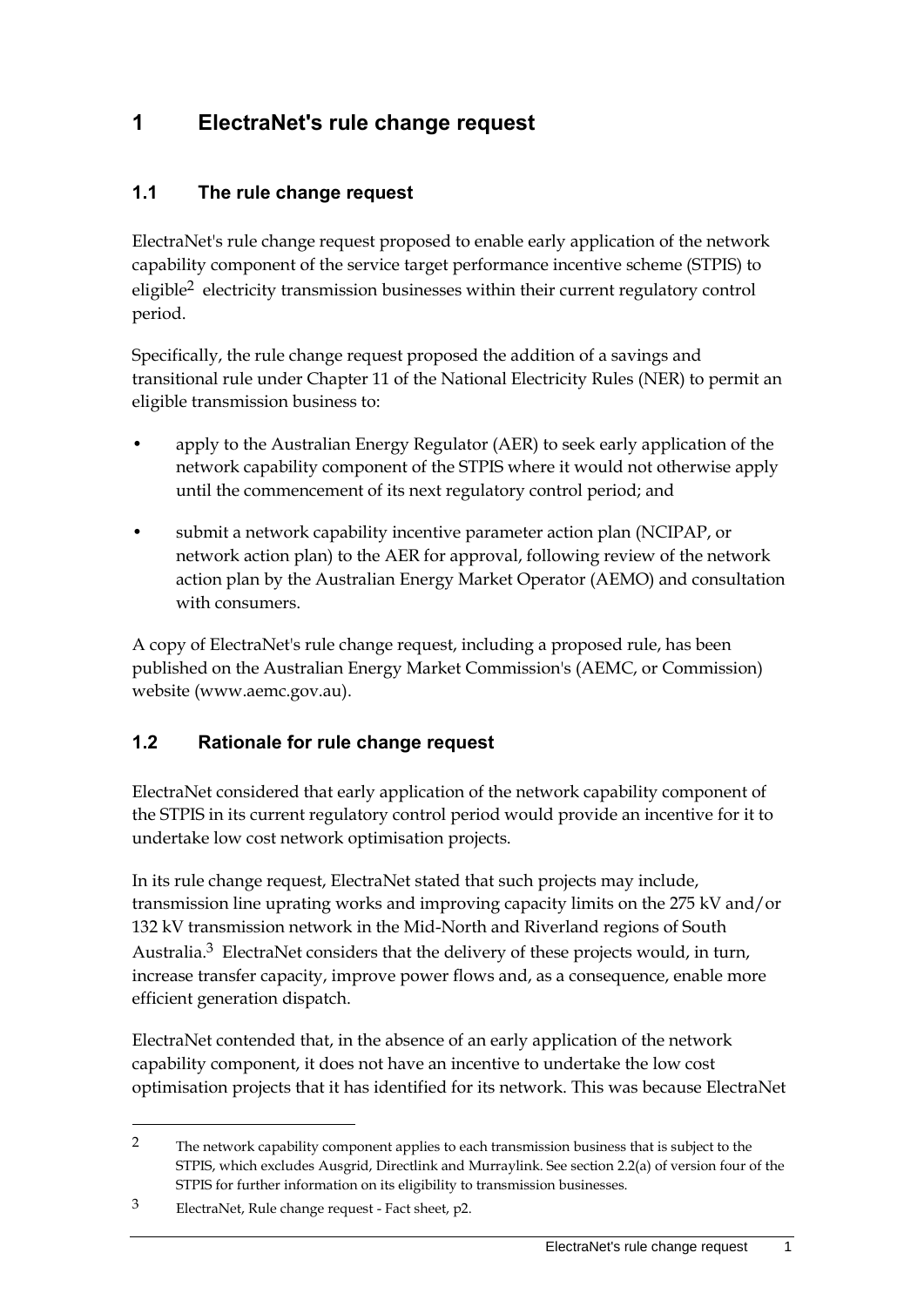considered such projects to be essentially "unfunded" projects during the current regulatory control period. Further, ElectraNet considered that the regulatory incentives that currently apply to it operate to penalise it for incurring the additional costs associated with the projects identified, and so, provide a disincentive to undertaking such projects.<sup>4</sup> As a result, not undertaking such projects would be to the detriment of customers on its network.

#### <span id="page-5-0"></span>**1.3 Relevant background**

#### **1.3.1 Overview of the Service Target Performance Incentive Scheme**

The STPIS is an incentive scheme developed by the AER for application to electricity transmission businesses.<sup>5</sup> The objective of the scheme is to assist the AER in the setting of efficient capital and operating expenditure allowances in a transmission business's revenue determination. This is achieved by balancing the incentive to reduce actual expenditure, with the need to maintain and improve reliability for customers and reduce the market impact of transmission congestion.6

The first STPIS (version one) comprised a single incentive component – the service component – and was published by the AER in August 2007. The AER has progressively released updated versions of the STPIS to reflect either definitional amendments or to introduce additional components. The market impact component and network capability component were introduced in March 2008 and December 2012, respectively. ElectraNet's rule change request relates only to the proposed early application of the network capability component.

The network capability component provides an incentive of up to 1.5 per cent of a transmission business's maximum allowed revenue, subject to the completion of projects that improve the capability of the transmission network at those times of greatest benefit. It is designed to influence a transmission business's operation and management of its network assets to develop one-off projects that can be delivered through low cost operational and capital expenditure.<sup>7</sup>

Under the network capability component, a transmission business is required to submit, as part of its STPIS claim in its revenue proposal, a network action plan. This plan must include a list of projects designed to improve some of the network capability limitations identified and the value of the priority project improvement target for the projects.

<sup>4</sup> ElectraNet, Rule change request, pp8-9.

<sup>5</sup> The STPIS applies to both electricity transmission and distribution businesses. The obligations relating to the STPIS that applies to transmission businesses are set out in clause 6A.7.4 of the National Electricity Rules (NER).

<sup>6</sup> AER, *Final decision – electricity transmission network service providers – service target performance incentive scheme*, December 2012, pp3-4.

<sup>7</sup> AER 2012, *Final decision – Electricity transmission network service providers service target performance incentive scheme* –Version four, December 2012.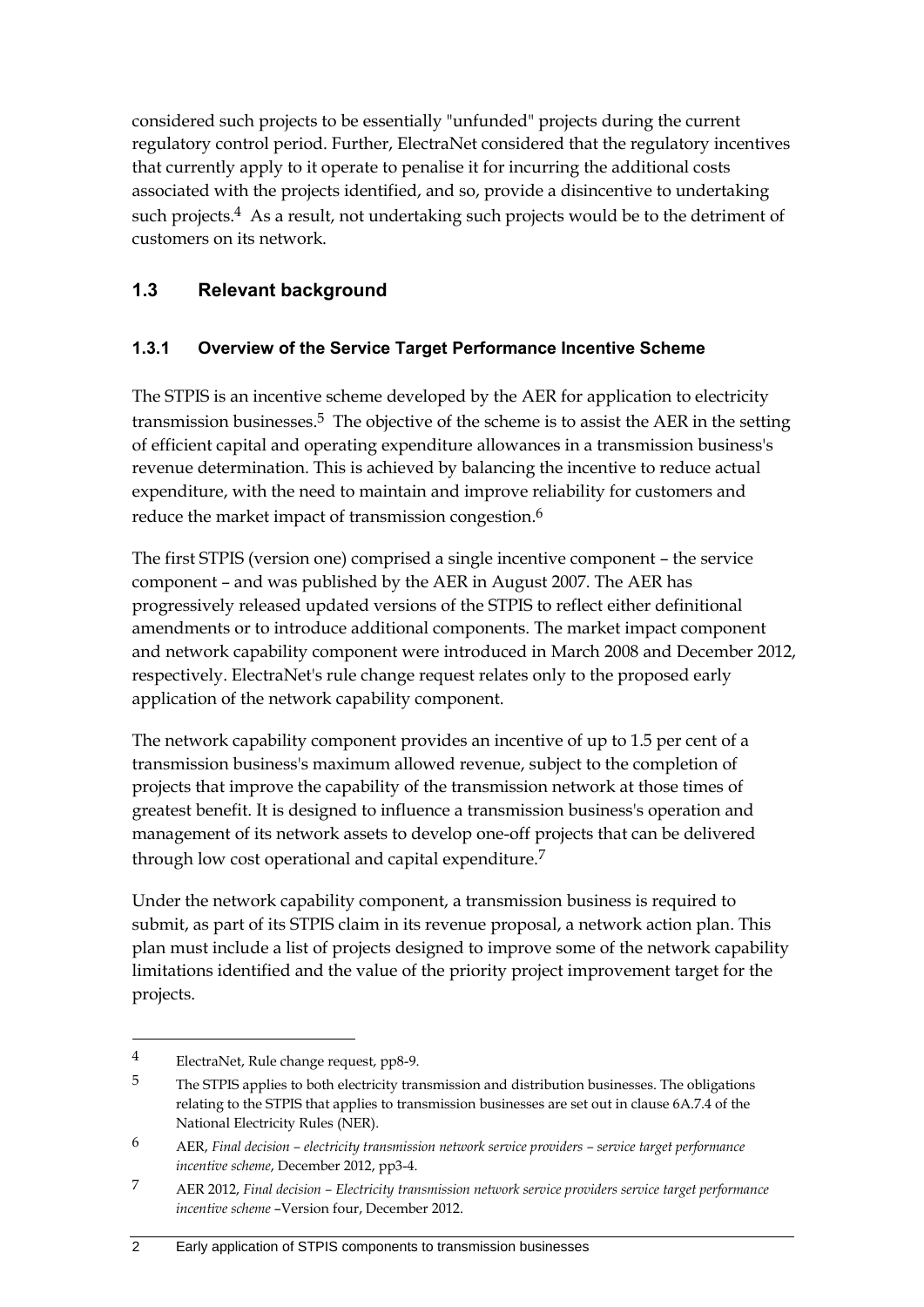Further background information on the development of the STPIS can be found in Appendix B.

#### **1.3.2 Context for the rule change request**

This section provides some context about ElectraNet's decision to submit this rule change request. Section 2.2 of the AEMC consultation paper $8$  provides further detail on the revenue determination process and the consultation that was undertaken by the AER prior to this rule change request being submitted.

#### **ElectraNet's revenue determination process**

As part of its revenue proposal for the 2013-14 to 2017-18 regulatory control period, ElectraNet included a number of low cost operational and/or minor capital works type projects to increase the capability of its transmission network in South Australia. These projects were proposed to be funded by a new category of operating expenditure called 'network optimisation opex'.9

The AER did not agree to the inclusion of such proposed expenditure in ElectraNet's revenue determination. The AER noted that it was in the process of making changes in the STPIS that would incentivise this type of expenditure through a new network capability component. This was subsequently introduced in December 2012 after the AER's draft decision on ElectraNet's revenue proposal.<sup>10</sup>

#### **ElectraNet's request for early application of the network capability component**

ElectraNet wrote to the AER in May 2013 seeking early application of the network capability component of version four of the STPIS to apply within its current regulatory control period (2013-14 to 2017-18).

Following a period of consultation, the AER concluded that it did not have the power to apply an amended STPIS to a transmission business in its current regulatory control period. In its final decision, the AER stated that it supported the early application of the network capability and/or market impact components of version four of the STPIS. The AER also stated that it would be supportive of prospective rule change requests to enable the early application of these components to transmission businesses in regulatory control periods that have already commenced.<sup>11</sup>

<sup>8</sup> AEMC, Early application of the Service Target Performance Incentive Scheme (STPIS) to transmission businesses, Consultation paper, July 2014, pp2-4.

<sup>9</sup> ElectraNet, *ElectraNet transmission network revenue proposal*, Chapter 6 – Forecasting operating expenditure, May 2012, pp98-99.

<sup>10</sup> The AER published its final decision for ElectraNet's 2013-14 to 2017-18 revenue determination on 30 April 2013.

<sup>11</sup> AER 2013, *Final decision – Early application of version four of the STPIS*, December 2013, pp4-5.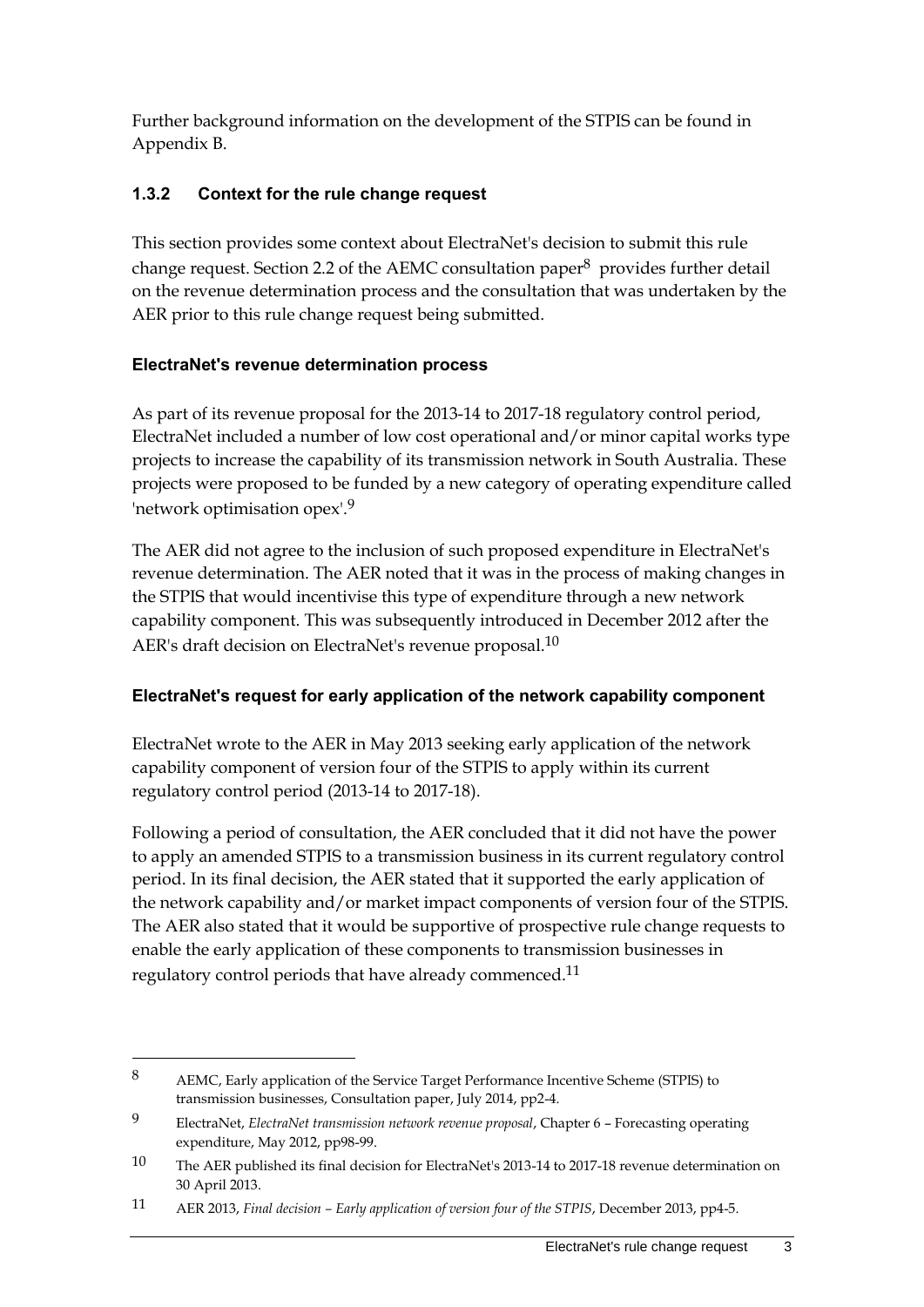#### **1.3.3 Other relevant rule changes and recommendations**

A number of previous AEMC rule changes, and other legislative amendments within the energy sector more generally, may be of relevance to this rule change request. Those that have been reviewed as part of the Commission's consideration of this rule change request include:

- early implementation of the market impact parameters rule change  $(2010)$ ;<sup>12</sup>
- economic regulation of network service providers rule change  $(2012)<sup>13</sup>$  and
- amendment of the limited merits review regime (2013).<sup>14</sup>

#### <span id="page-7-0"></span>**1.4 The Commission's rule making process to date**

On 31 July 2014, the Commission published ElectraNet's rule change request and an AEMC consultation paper identifying specific issues and questions for public consultation. Submissions on this first round of consultation closed on 28 August 2014.

The Commission received three submissions, which are available on the AEMC website (www.aemc.gov.au). Where relevant to the discussion, the Commission has summarised the issues raised in submissions as part of its analysis.

#### <span id="page-7-1"></span>**1.5 Consultation on draft rule determination**

The Commission invites submissions on this draft rule determination, including its draft rule, by no later than **8 January 2015**. The period of consultation has been extended by three weeks to account for the Christmas and New Year holiday period.

Any person or body may request that the Commission hold a hearing in relation to the draft rule determination. Any request for a hearing must be made in writing and must be received by the Commission by no later than 13 November 2014.15

Submissions and requests for a hearing should quote project number "ERC0173" and may be lodged online at www.aemc.gov.au or by mail to:

Australian Energy Market Commission PO Box A2449 SYDNEY SOUTH NSW 1235

<u>.</u>

#### 4 Early application of STPIS components to transmission businesses

<sup>12</sup> www.aemc.gov.au/Rule-Changes/Early-Implementation-of-Market-Impact-Parameters

<sup>13</sup> www.aemc.gov.au/Rule-Changes/Economic-Regulation-of-Network-Service-Providers

<sup>14</sup> G Yarrow, M Egan and J Tamblyn, *Review of the limited merits review regime - stage two report*, September 2012, pp2-9.

<sup>15</sup> In accordance with section 101(1a) of the NEL. A public hearing is a formal requirement for the Commission to appear before the applicant to enable the applicant to make a presentation to the Commission.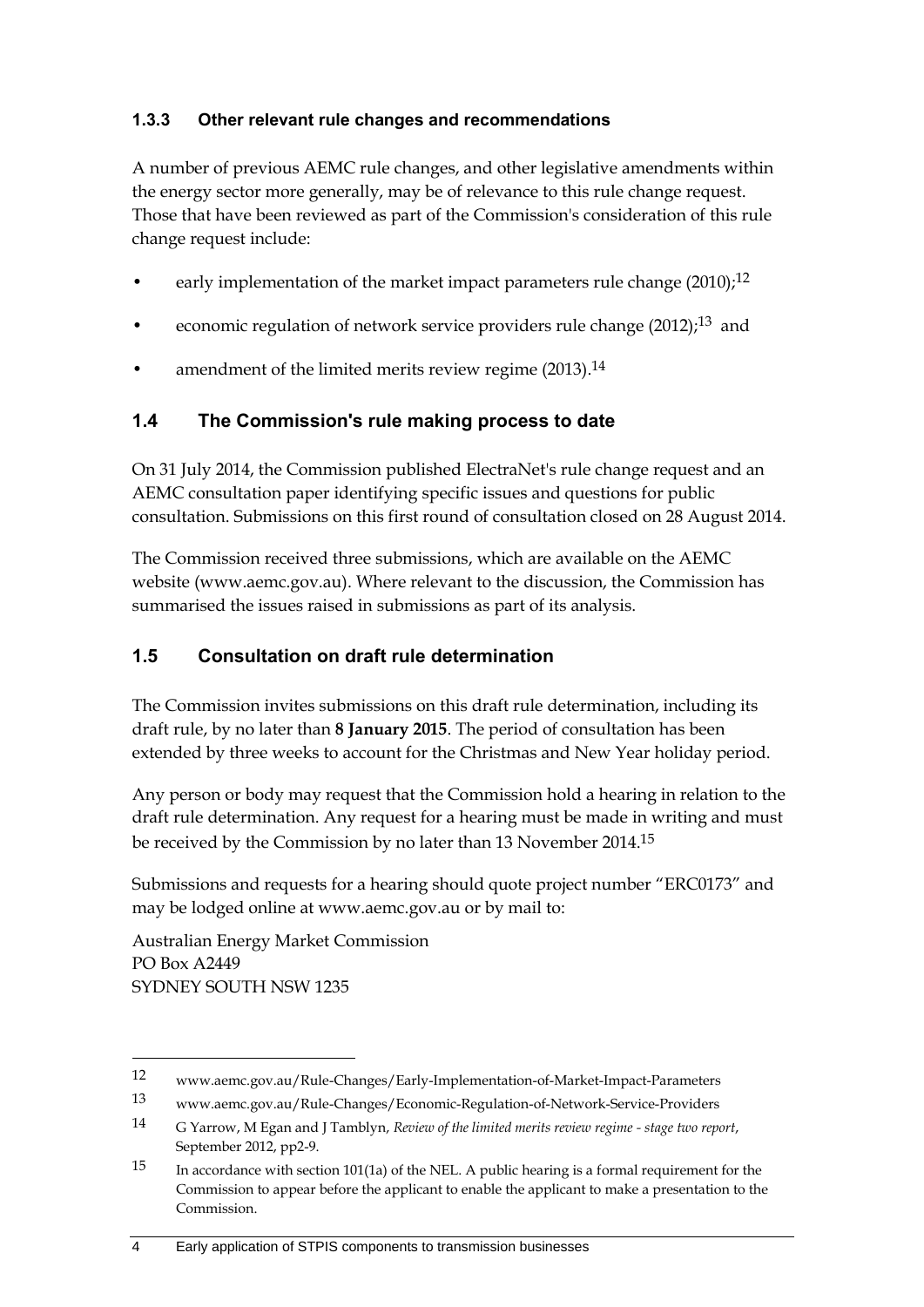### <span id="page-8-0"></span>**2 Draft rule determination**

#### <span id="page-8-1"></span>**2.1 Commission's draft rule determination**

The Commission has decided to make a draft rule that is consistent with ElectraNet's proposed rule, with some minor amendments to provide greater clarity regarding its application. It inserts a 'one-off' framework of savings and transitional provisions into Chapter 11 of the National Electricity Rules.

The draft rule is attached to, and published with, this draft rule determination. Its key features are described in Chapter 3.

The draft rule, if implemented, will permit an eligible transmission business to:

- apply to the AER to seek early application of the network capability component of the STPIS where it would not otherwise apply until the commencement of its next regulatory control period; and
- submit a network action plan to the AER for approval, following review of the network action plan by the AEMO and consultation with customers.

The draft rule includes additional amendments that are intended to provide greater clarity regarding its application:

- adding definitions for 'current regulatory control period', 'network capability component of the relevant STPIS', 'relevant STPIS', the 'proposal' – being that provided by the transmission business to the AER, and the 'start date' – for the early application of the network capability component of the STPIS;
- replacing 'version four of the STPIS' in the proposed rule with the definitions 'network capability component of the relevant STPIS' and 'relevant STPIS' to limit application of the draft rule to the network capability component of that version of the STPIS;
- clarification that any person may make a written submission on a proposal published by the AER from a transmission business, so as to clarify that customer engagement on the prioritised projects is an integral part of the decision making process;
- refining the application provisions of the proposed rule; and
- clarification of procedural aspects of the draft rule (for example, the AER is to publish any final decision it makes on an application for early application of the network capability component).

The Commission's reasons for making this draft rule determination are set out in Chapter 3. Appendix A sets out further detail regarding the legal requirements for the making of this draft rule determination.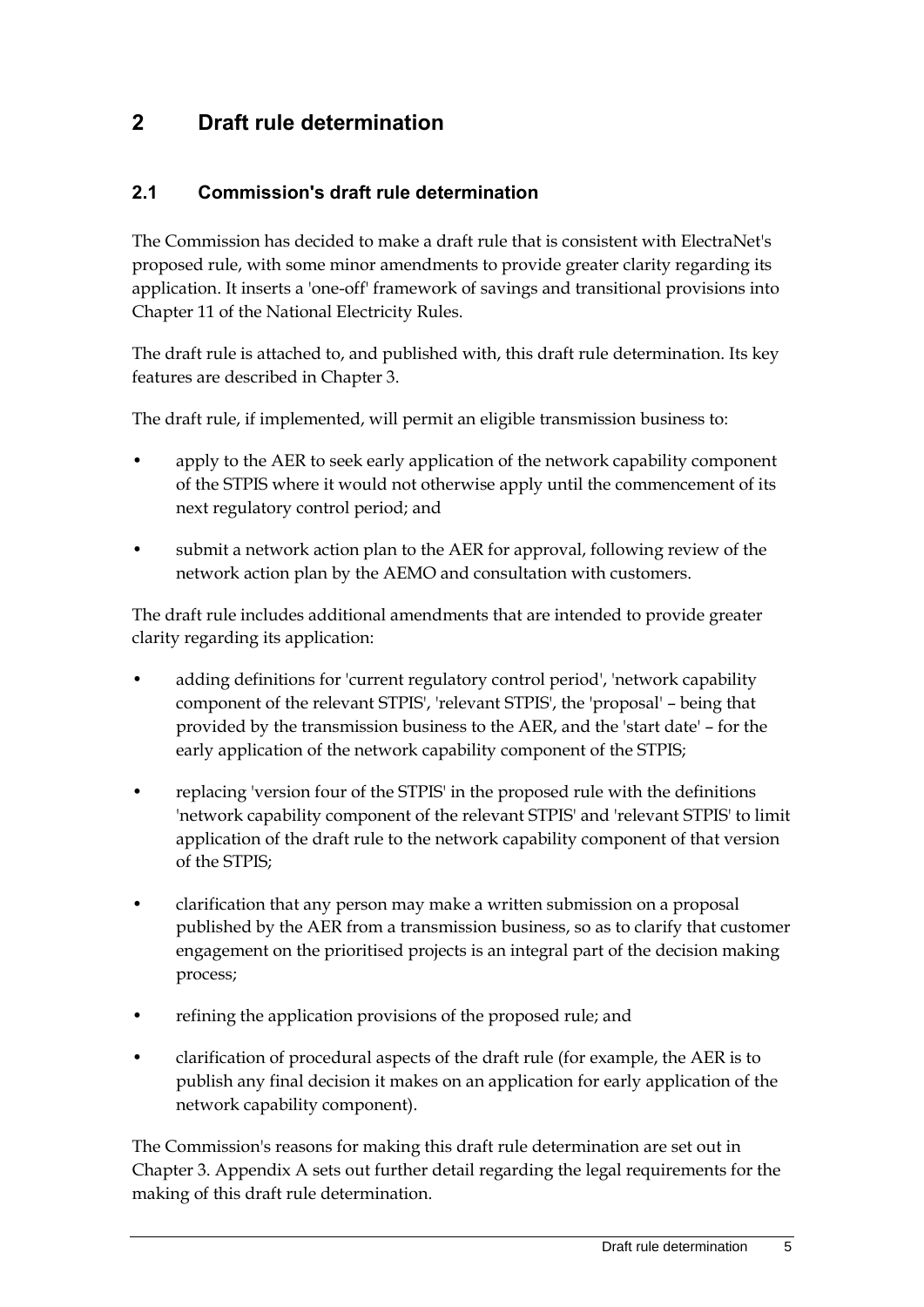#### <span id="page-9-0"></span>**2.2 Rule making test**

The Commission may only make a change to the NER if it is satisfied that the rule will, or is likely to, contribute to the achievement of the national electricity objective (NEO).16

The NEO states:17

"The objective of this Law is to promote efficient investment in, and efficient operation and use of, electricity services for the long term interests of consumers of electricity with respect to:

- (a) price, quality, safety, reliability and security of supply of electricity; and
- (b) the reliability, safety and security of the national electricity system."

The objective captures the three dimensions of efficiency: productive (efficient operation), allocative (efficient use of) and dynamic (efficient investment) efficiency.<sup>18</sup>

For this rule change request, the Commission considers the relevant aspects of the NEO are:

- efficient use of transmission network services; and
- efficient investment in transmission networks.

The Commission is satisfied that the draft rule will, or is likely to, contribute to the achievement of the NEO.

The draft rule, if implemented, will provide eligible electricity transmission businesses with the ability to apply to the AER to seek early application of the network capability component of the STPIS where it would not otherwise apply until the commencement of its next regulatory control period. Early access to this component may support efficient investment in transmission networks by providing transmission businesses with an incentive to undertake network optimisation projects that reduce network congestion and improve the overall efficiency of the transmission network. This has the potential to result in improvements to the value of generated electricity that can be dispatched across the transmission network, without constraint due to capacity limitations. Such an outcome has the potential to lead to more efficient pricing in the wholesale electricity market.

<sup>16</sup> See s. 88 of the NEL.

<sup>17</sup> See s. 7 of the NEL.

<sup>18</sup> Productive efficiency means goods and services should be provided at lowest possible cost to consumers; allocative efficiency means that the price of goods and services should reflect the cost of providing them, and that only those products and services that consumers desire should be provided; dynamic efficiency means arrangements should promote investment and innovation in the production of goods and services so that allocative and productive efficiency can be sustained over time, taking into account changes in technologies and the needs and preferences of consumers.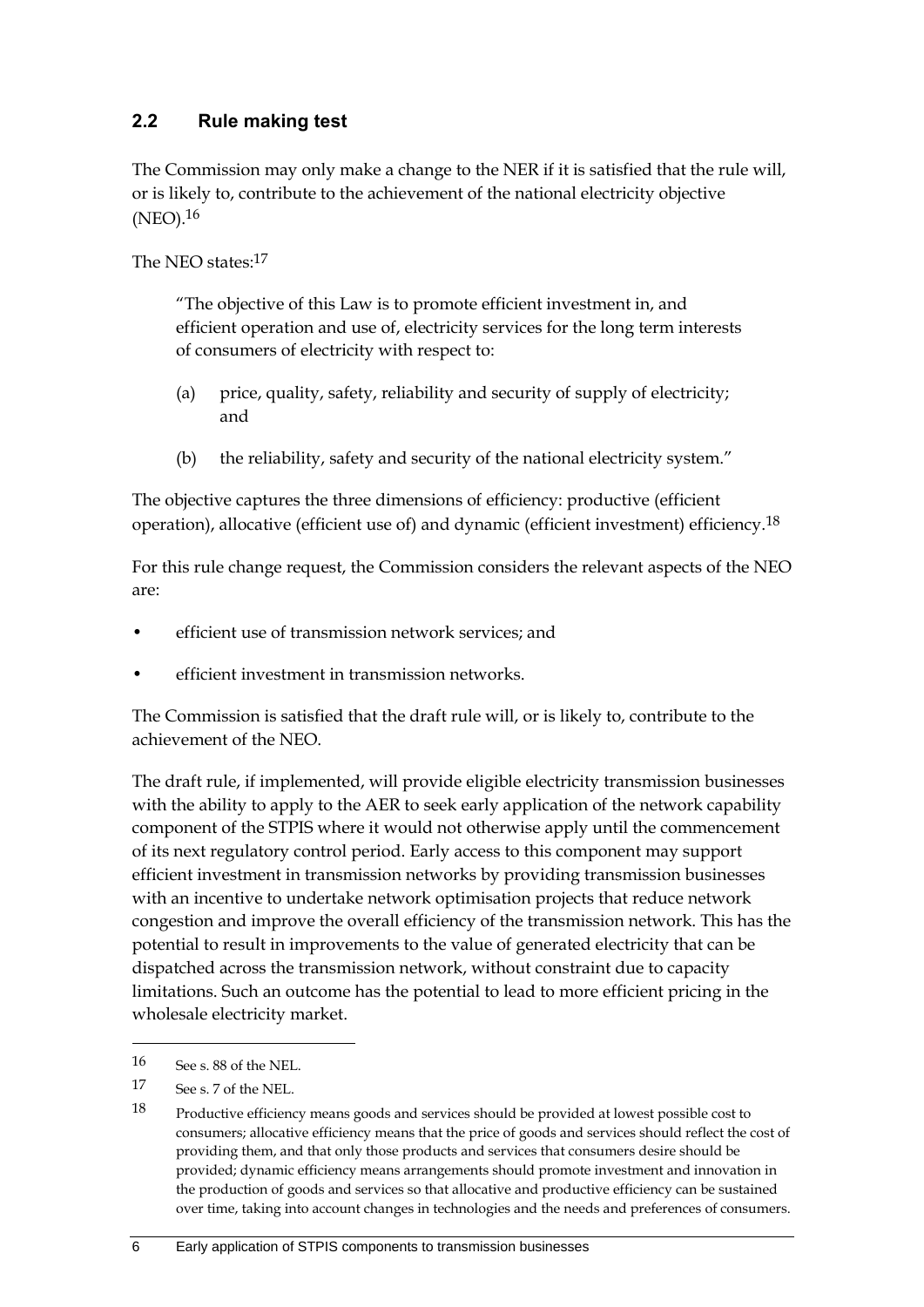The draft rule, if implemented, has the potential to promote efficient investment in transmission networks and the efficient operation of transmission network services, and therefore promote the long term interests of consumers in respect of the efficient pricing of electricity services.

The draft rule may bring forward some administrative costs for transmission businesses in preparing their network action plans in consultation with AEMO and customers, rather than these costs being incurred as part of their revenue determination. The Commission considers that these potential costs would be unlikely to outweigh the potential benefits that may arise from bringing forward potentially more efficient pricing in the wholesale electricity market to electricity consumers.

### <span id="page-10-0"></span>**2.3 Assessment approach**

To support its assessment of whether ElectraNet's rule change request and any draft rule is likely to promote the efficient investment in, and efficient operation and use of, transmission services, the Commission considered the following issues:

- **Appropriate regulatory processes**: Efficient levels of investment are more likely to occur where the regulatory process is certain, robust, transparent, and with appropriate checks and balances in place. Electricity consumers are also more likely to have confidence that the price and supply outcomes they experience will be more efficient in such an environment.
- **Effective incentives to minimise total system costs**: Incentive-based regulation provides incentives for network service providers to facilitate the delivery of efficient total system (generation and network) costs, promoting efficient and timely investment, and ultimately greater network reliability and more efficient pricing for consumers. Also, risks should be allocated to those parties that are best placed to manage them through appropriate financial incentives.
- **Proportionality**: The implementation and administrative costs of the solution needs to be proportionate to the benefits of the solution. Where the current rules appropriately address the problem identified in the rule change request, a rule change would be unnecessary.

The proposed rule has been assessed against the relevant counterfactual arrangements which, in this case, are the existing provisions in the NER.

### <span id="page-10-1"></span>**2.4 Strategic priority**

This draft rule determination relates to the AEMC's strategic priority of market arrangements that encourage efficient investment and flexibility. If implemented, the draft rule has the potential to bring forward benefits to consumers that otherwise would not be realised until the transmission businesses' next regulatory control period. These benefits may include improvements to the volume of generated electricity that can be dispatched across the transmission network without constraint due to capacity limitations. Such an outcome has the potential to lead to more efficient pricing in the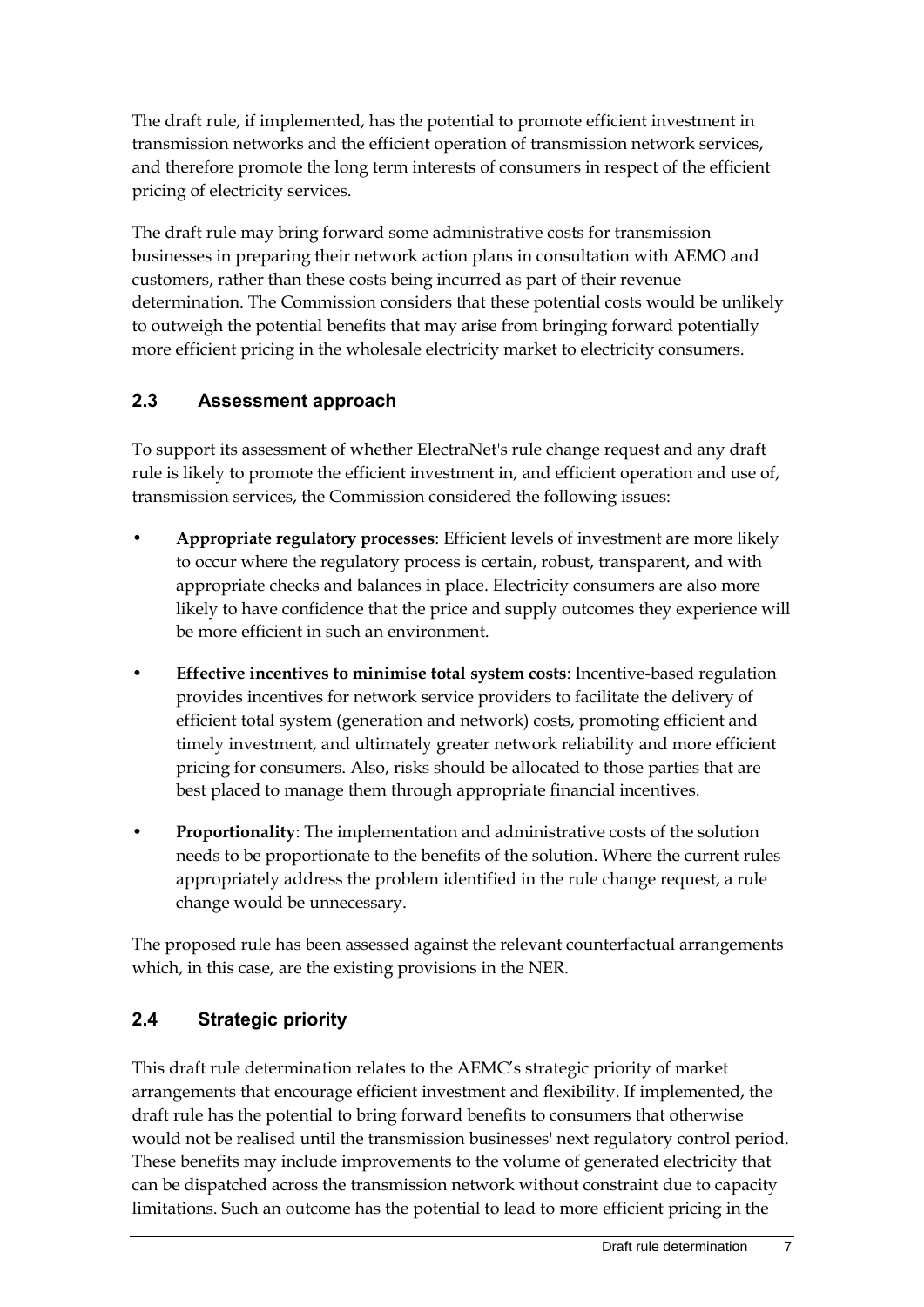wholesale electricity market. This in turn has the potential to provide more efficient pricing for electricity consumers.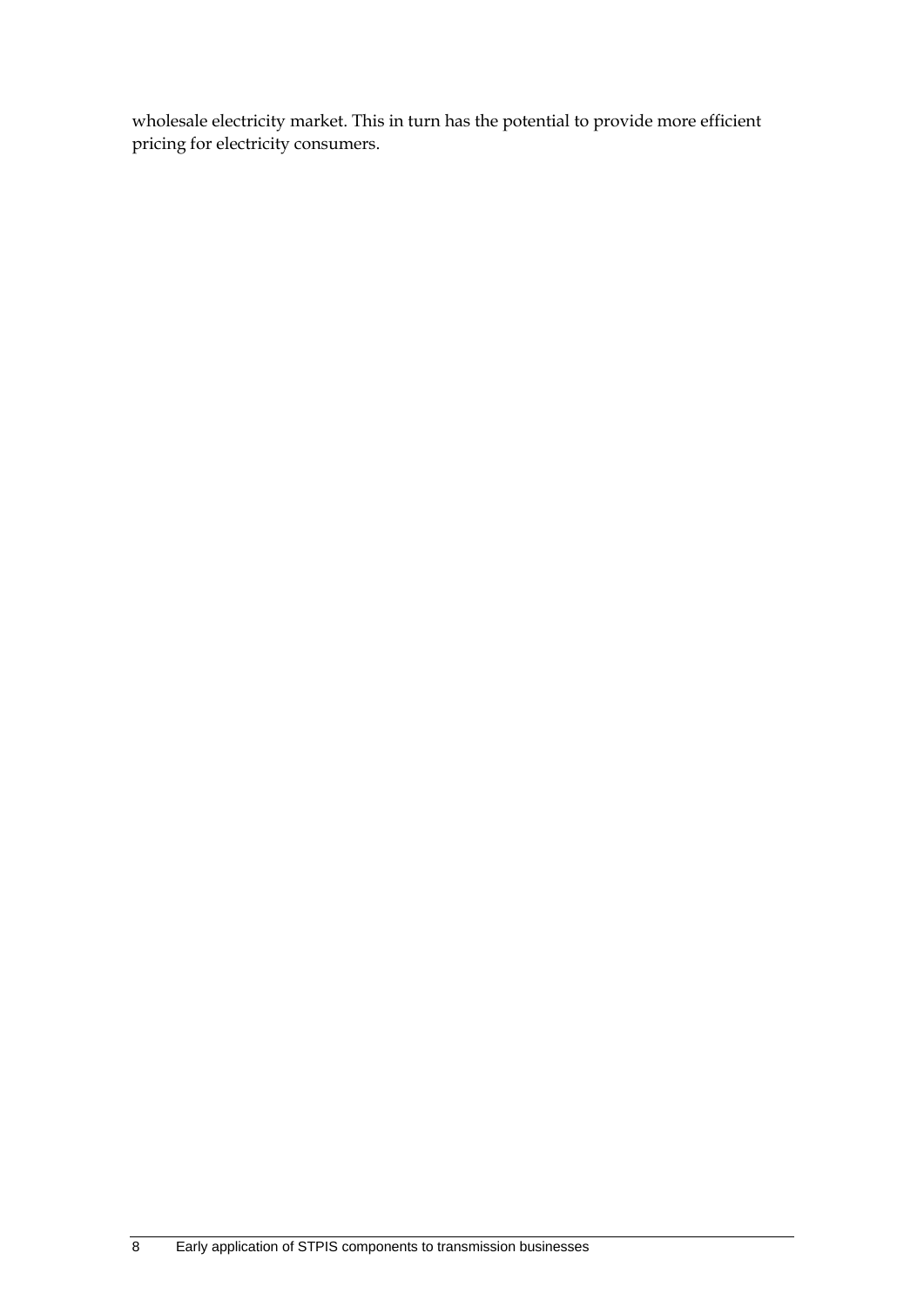### <span id="page-12-0"></span>**3 Commission's assessment**

This chapter sets out the Commission's response to the issues raised by ElectraNet, and stakeholders during consultation. It also describes the draft rule in relation to the early application of the network capability component of the STPIS.

#### <span id="page-12-1"></span>**3.1 Early application of the network capability component**

#### **3.1.1 Commission's conclusion**

That a transmission business is to be allowed to seek approval from the AER to apply for early application of the network capability component of the STPIS dated December 2012 within its current regulatory control period.

#### **3.1.2 Context and stakeholder views**

ElectraNet proposed a transitional rule to allow transmission businesses to apply to the AER to seek early application of the network capability component of the STPIS where it would not otherwise apply until the commencement of its next regulatory control period.

In response to the AEMC consultation paper, AusNet Services, Powerlink and the AER considered that early application of the network capability component of the STPIS would be beneficial to electricity consumers. Some of these stakeholders provided empirical evidence of the expected customer benefits arising from the network capability component being implemented. For example, AusNet Services estimated that, in its case, the net present value of these benefits was approximately \$80 million, which was more than five times the total cost of delivering these projects.<sup>19</sup> Similarly, ElectraNet estimated that the expected benefits of implementing the network capability component would be several multiples of the total cost of approximately \$11.5 million.20

Powerlink noted that the projects included under the network capability component of the STPIS are intended to deliver benefits that go beyond minimum transmission reliability standards. As such, transmission businesses should be provided with sufficient incentives to fund these network improvements.<sup>21</sup> AusNet Services also stated that preventing the early application of the network capability component would prevent consumers from realising potentially substantial benefits from relatively low cost projects until commencement of the next regulatory control period.22

<sup>19</sup> AusNet Services, Consultation paper submission, p1.

<sup>20</sup> ElectraNet, Rule change request - Fact sheet, p2.

<sup>21</sup> Powerlink, Consultation paper submission, p1.

<sup>22</sup> AusNet Services, Consultation paper submission, p1.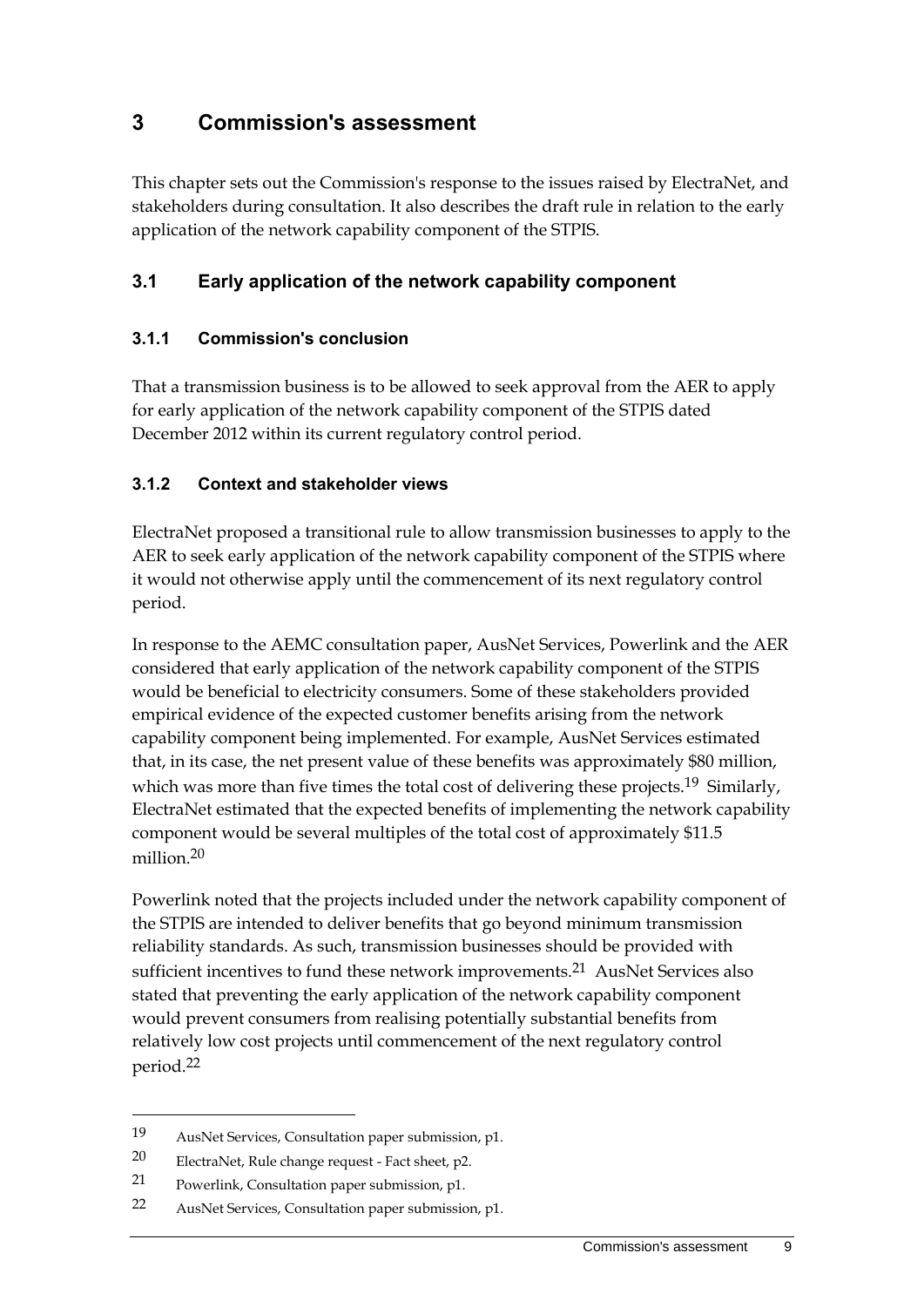The AER also outlined that benefits would accrue to consumers, generators and the overall operating efficiency of the market. For example, generators are expected to benefit from increased network capability as they are less likely to be constrained by network limits, leading to more efficient dispatch. The AER also considered that consumers would also benefit from improved competition, potentially lower wholesale costs and efficiency improvements in network capability.23 The AER conceded that customers would pay slightly more for transmission services as a result of early application, but the benefits to the wholesale market would outweigh these additional costs and result in overall lower costs to be borne by consumers.24

#### **3.1.3 Commission's analysis**

The Commission notes stakeholders' views on the expected financial benefits of bringing forward the application of the network capability component to a transmission business's current regulatory control period. With reference to AusNet Services, which currently has the network capability component as part of its STPIS, the net present market benefits are significantly higher than the cost to implement these projects. This suggests that bringing forward the application of the network capability component is likely to incentivise a transmission business to undertake such investments earlier than would be the case.

The Commission considers that the draft rule is likely to provide sufficient opportunity for electricity consumers to be consulted by transmission businesses. For example, in its proposal to the AER, a transmission business would be required to provide a description of how they engaged with electricity consumers in preparing their network action plan. Furthermore, following submission of the proposal, the AER would be required to publish the proposal and seek written submissions on any aspect of it. A period of 20 business days has been provided for this stakeholder consultation.

While the Commission does not consider that this type of consultation would be as robust as that of the full revenue determination process, it does consider that it is reasonable for the purposes of involving electricity consumers in the decision making process regarding the priority projects included in the network action plan.

The Commission notes the AER's comments that applying the network capability component of the STPIS earlier would marginally increase the cost to consumers of transmission services in order to bring forward the benefits to consumers that would otherwise be delayed. However, this is likely to be offset by improvements to the volume of generated electricity that can be dispatched across the transmission network without constraint due to capacity limitations. Such an outcome has the potential to lead to more efficient pricing in the wholesale electricity market. This may in turn, provide more efficient pricing for electricity consumers.

In summary, the Commission considers that bringing forward the application of the network capability component will, or is likely to, contribute to the achievement of the

1

<sup>23</sup> AER, Consultation paper submission, p6.

<sup>24</sup> ibid.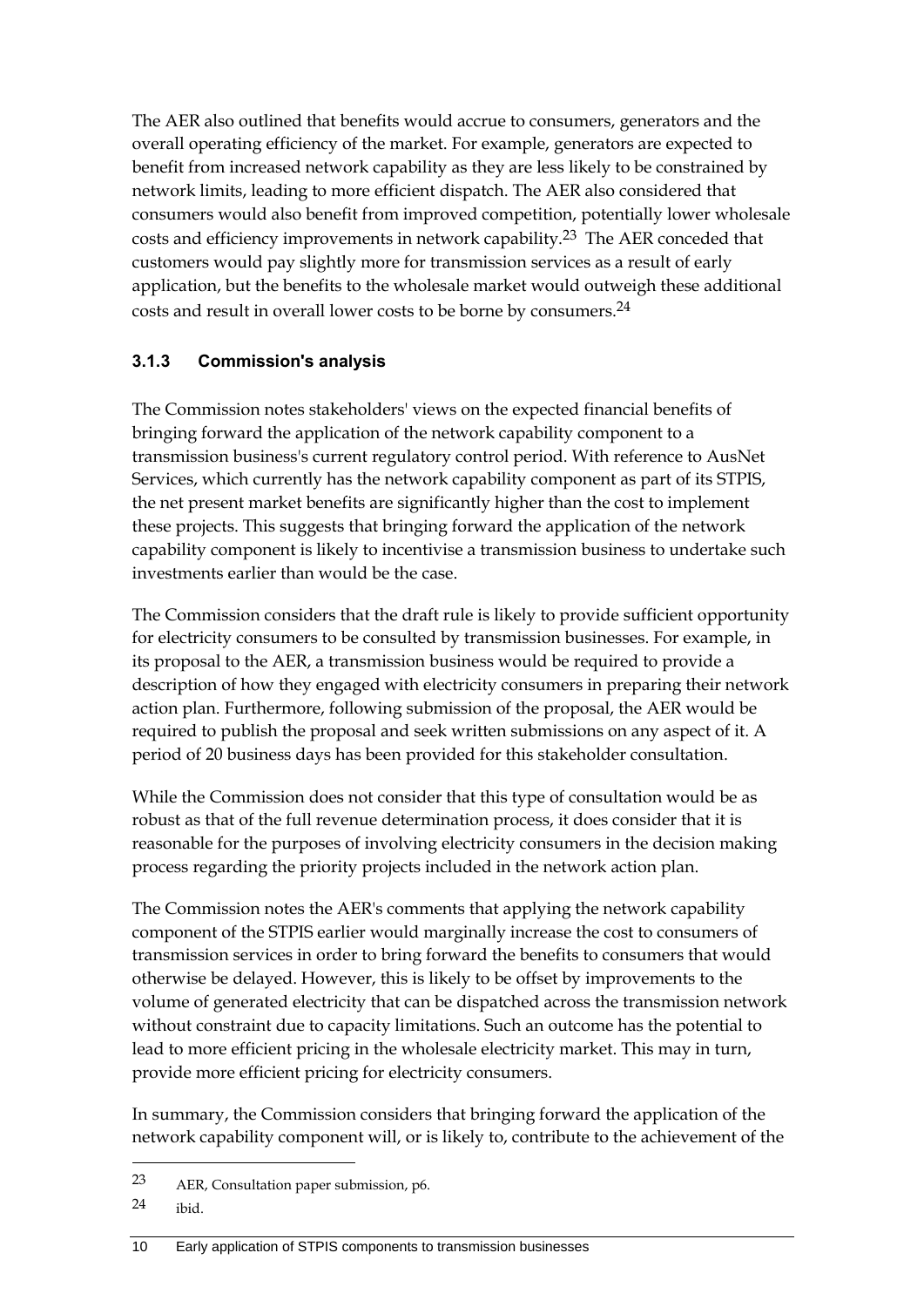NEO. On balance, the anticipated benefits to the market of applying the network capability component are expected to outweigh the costs of its earlier introduction. Furthermore, the consultation process included in the draft rule provides electricity consumers with the opportunity to engage in the decision making process. This is expected to provide an appropriate degree of transparency and certainty to the implementation of the network capability component.

#### <span id="page-14-0"></span>**3.2 Altering revenue determinations within regulatory control periods**

#### **3.2.1 Commission's conclusion**

The draft rule only applies to the early application of the network capability component of the STPIS dated December 2012. The draft rule does not extend to any amendments made to either the market impact or service components of the STPIS dated December 2012, nor apply to any other incentive scheme. Neither does it provide a general process that would allow the AER and transmission businesses to apply an amended STPIS component to a transmission business's revenue determination part-way through any regulatory control period.

#### **3.2.2 Context and stakeholder views**

<u>.</u>

In May 2013, the AER also undertook a process of consultation relating to the early application of the network capability component for those transmission businesses not currently under version four of the STPIS. The AER published its draft decision in August 2013.

The AER's draft decision was to allow the eligible transmission businesses to opt-in to the network capability component. In respect of the other amended components in version four of the STPIS, the AER intended to apply the market impact component of the STPIS for the remainder of these businesses' regulatory control period. The AER did not intend to amend the service component. However, in its final decision, the AER concluded it did not have the power to apply an amended STPIS to a transmission business in its current regulatory control period.25

Although ElectraNet's rule change request seeks a limited application of the STPIS, the consultation paper sought stakeholder views on a potential broader application. It considered whether any STPIS components that have been amended between versions should be applied at the same time.<sup>26</sup>

In response, Powerlink noted as a general regulatory practice principle, "incentives established at the start of a regulatory control period should not be changed within the

<sup>25</sup> For further information on the AER's consultation process, see section 1.3.2 of this draft rule determination.

<sup>26</sup> AEMC 2014, Early application of the Service Target Performance Incentive Scheme (STPIS) components for transmission businesses - consultation paper, 31 July 2014, pp12-13.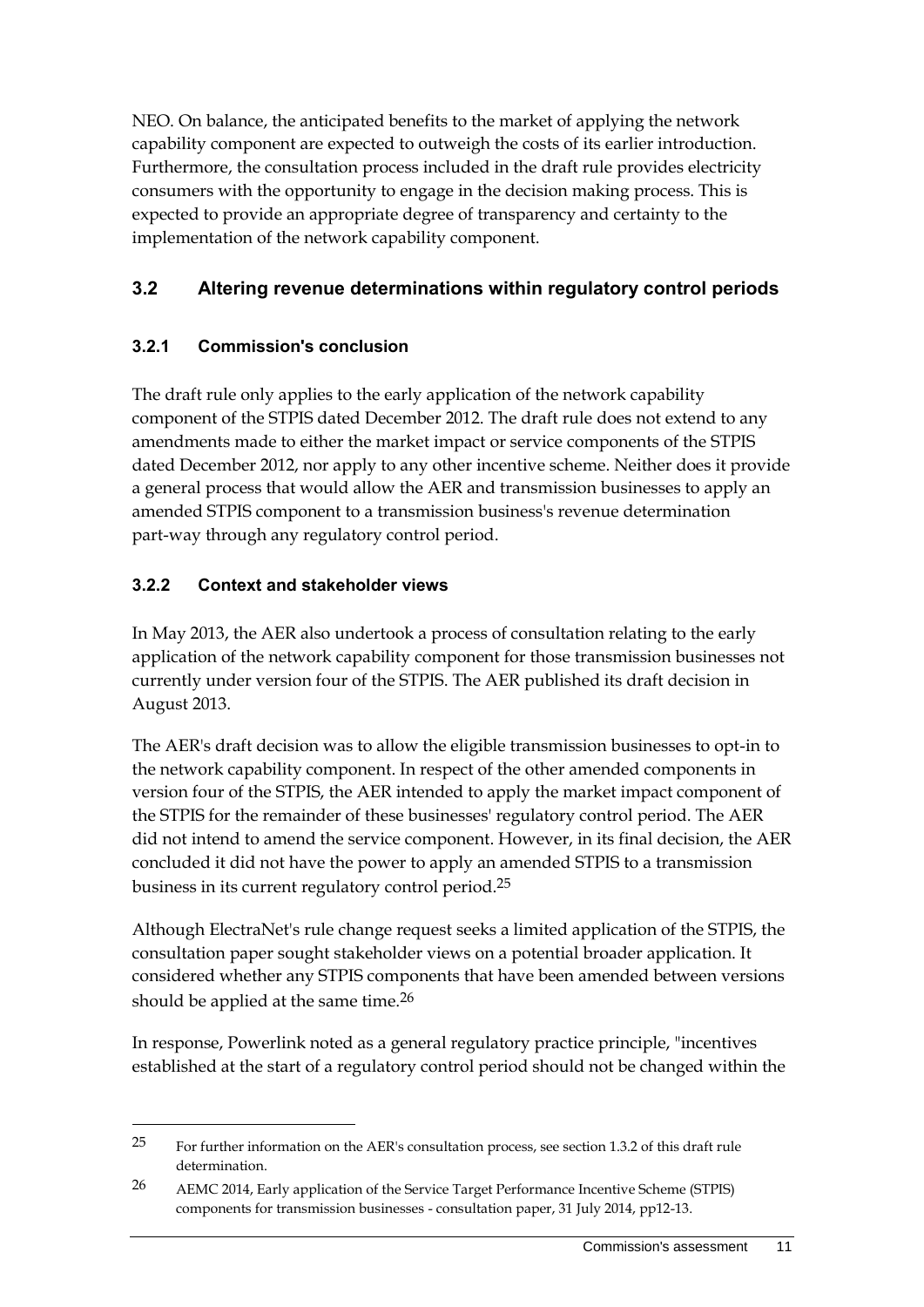regulatory control period unless there are clear and demonstrated benefits in doing so".27 The AER expressed a similar view.

However, the AER also explained that while the "components of the STPIS are relatively independent of each other and could potentially be applied individually, ideally they should be applied together as this provides the greatest level of certainty and consistency for the AER, participants and customers".<sup>28</sup> Nevertheless, in this case, as the network capability component is an additional component and largely independent of the other STPIS components, submitting stakeholders considered its early application should not compromise the overall incentive arrangements of the scheme.

In relation to a proposal for a more general rule allowing components of the STPIS to be amended, AusNet Services stated that "there have been two cases (both the market impact and network capability components) where transmission businesses have been required to propose rule changes to allow the early application of components of the STPIS".29 To provide a more efficient and streamlined process in the future, AusNet Services suggested a more generalised rule change could be made that "would allow the early application of a new STPIS component to a transmission business, subject to the AER's assessment of the compatibility of early participation and the transmission business' willingness".30

#### **3.2.3 Commission's analysis**

#### **Amending STPIS components within a regulatory control period**

The Commission considers that, ideally, all components of the STPIS should be applied together, as this provides the greatest level of regulatory certainty and consistency for market participants. It would also be consistent with the intended application of the scheme. This is especially the case where a decision to apply a new version of the STPIS, a new component of the STPIS, or amended components of the STPIS, requires a full or partial review, and possible amendment, of these values within a transmission business's existing revenue determination.

Where a full or partial review of a revenue determination is required, the AER noted that it is likely that the costs of implementation would be higher than the benefits that may accrue. This is because any review would be complex, resource intensive and could conflict with the established balance of incentives and expenditure allocations that exist under the revenue determination.31 It would also result in a diminution of regulatory certainty for transmission businesses. If a review of a revenue determination

1

<sup>27</sup> Powerlink, Consultation paper submissions, p2.

<sup>28</sup> AER consultation paper submission, p3.

<sup>29</sup> AusNet Services, Consultation paper submission, p2.

<sup>30</sup> ibid.

<sup>31</sup> ibid, p1.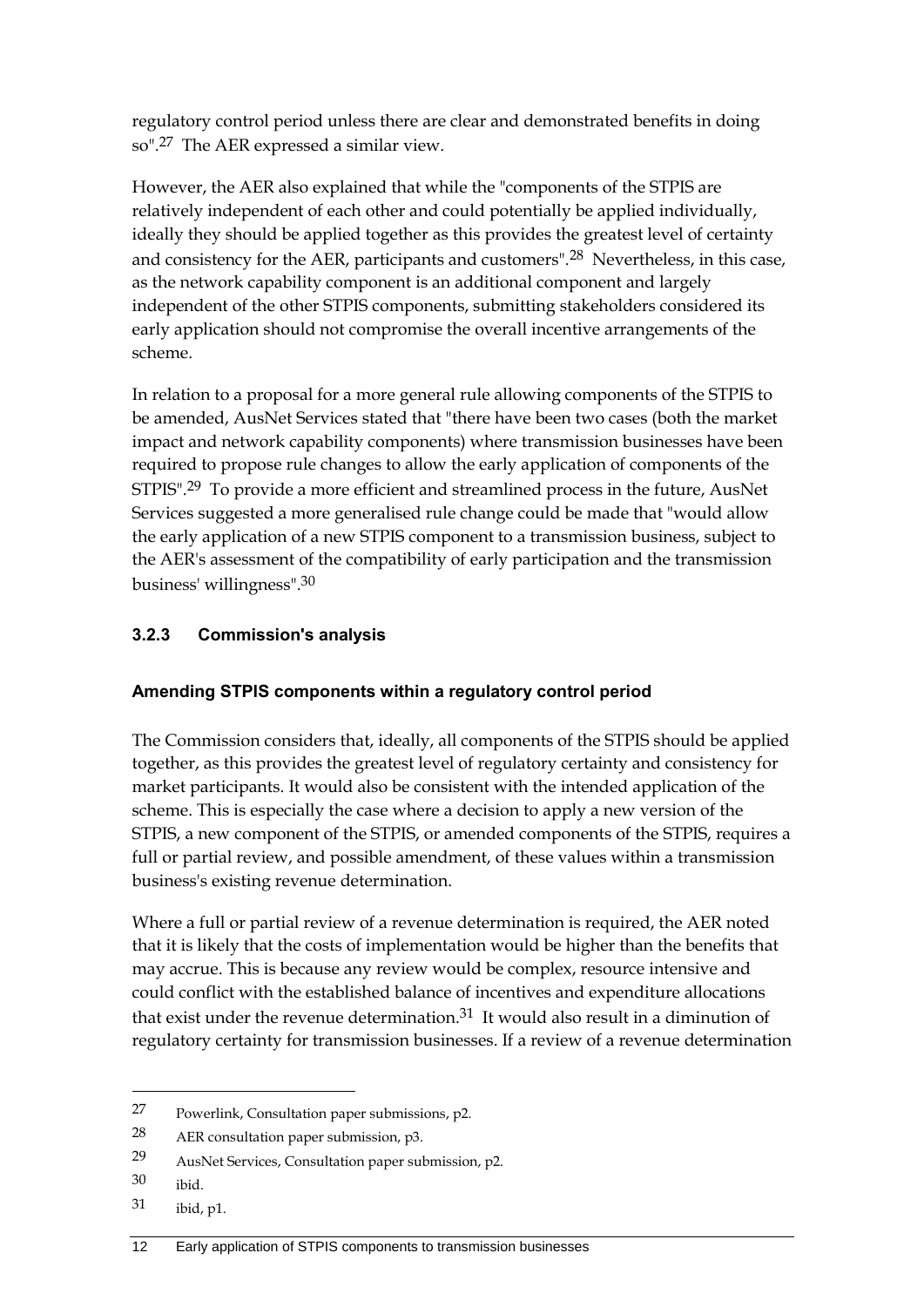is required, undertaking these amendments as part of the next regulatory determination process would generally be more appropriate.

ElectraNet's rule change request only proposes that transmission businesses be able to seek early application of one component (that is, the network capability component) of the version four of the STPIS. In relation to this specific case, the AER considers that its early application can be accomplished without "upsetting the regulatory certainty and the associated balance of incentives underpinning the transmission businesses revenue determination".32

Furthermore, specifically in the context of ElectraNet, the AER noted that while components of the STPIS and the overall regulatory determination are closely interlinked, ElectraNet had modified their revised revenue proposal to remove any network optimisation expenditure.33 This expenditure was equivalent to that of the network capability component of the STPIS. That is, the network capability component could be applied to a transmission business's revenue determination without requiring a review of its revenue determination.

The Commission considers that in the specific circumstances of the network capability component, given that it can be applied without a review of a transmission business's revenue determination, allowing its early application is appropriate. In addition, as noted in section 3.1.3, its early application has the potential to bring forward benefits to electricity consumers that would otherwise not be realised until the next regulatory control period.

#### **General rule to allow early application of new STPIS components**

The Commission considers that the making of a more general rule, as suggested by AusNet Services, is outside of the scope of this rule change request. This is because ElectraNet's rule change request is focussed on the application of one component of the STPIS (that is, the network capability component) to eligible transmission businesses, and does not contemplate a more general application.

While there may be some merit in making a more general rule, any process to allow this to occur should not be a simple administrative process. Any new process should provide for the new STPIS components to be assessed on a case-by-case basis, so as to analyse properly and fully understand the potential impacts, including any potential interactions that may exist between the components and how they apply to the business.

<sup>32</sup> ibid.

<sup>33</sup> ElectraNet, *ElectraNet transmission network revised revenue proposal, Chapter 7 - Operating expenditure*, January 2013, p106.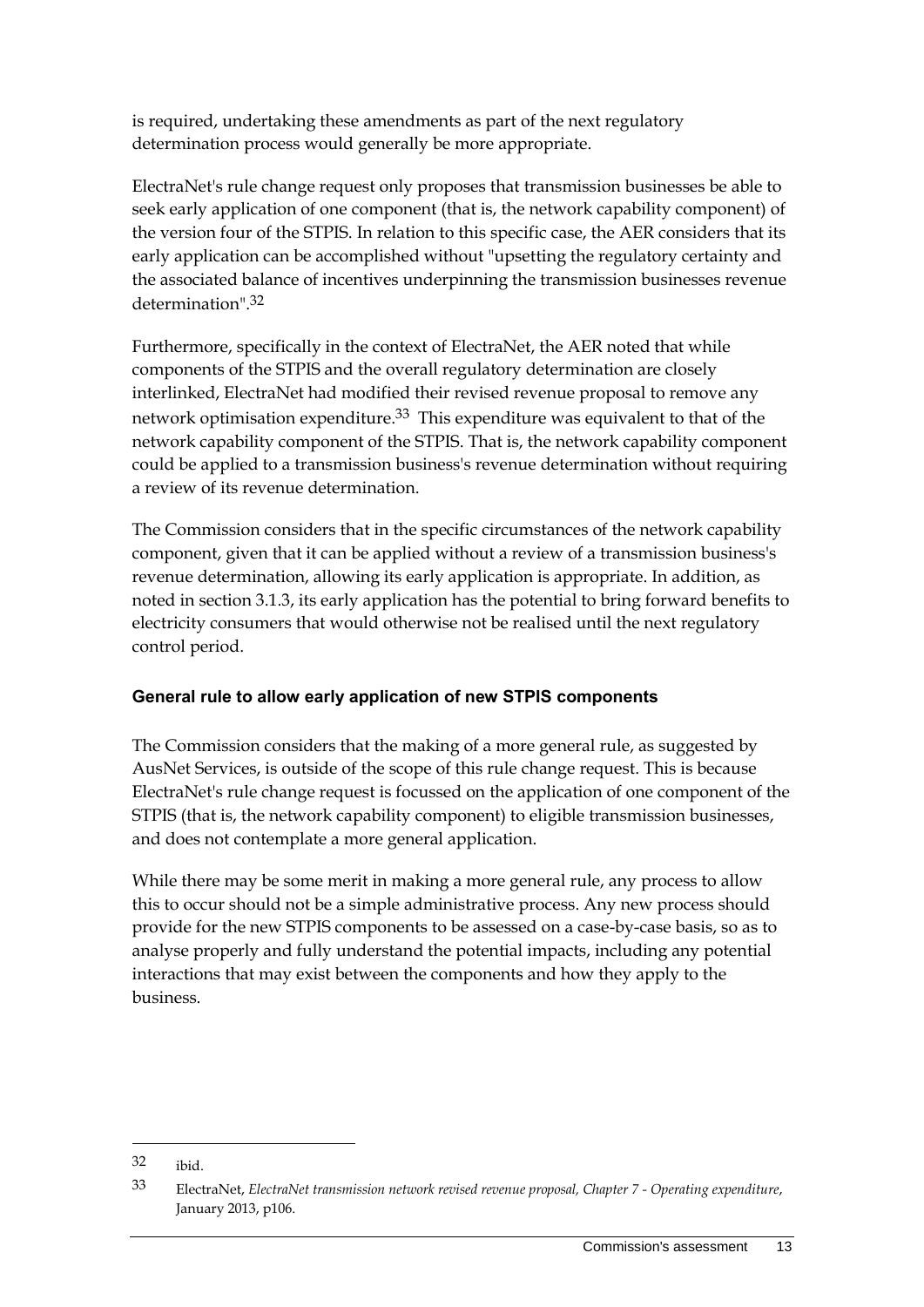## <span id="page-17-0"></span>**Abbreviations**

| <b>ACCC</b>   | Australian Competition and Consumer Commission     |
|---------------|----------------------------------------------------|
| <b>AEMC</b>   | <b>Australian Energy Market Commission</b>         |
| <b>AEMO</b>   | Australian Energy Market Operator                  |
| <b>AER</b>    | Australian Energy Regulator                        |
| Commission    | See AEMC                                           |
| <b>EBSS</b>   | efficiency benefit sharing scheme                  |
| <b>MCE</b>    | Ministerial Council on Energy                      |
| <b>NCIPAP</b> | Network capability incentive parameter action plan |
| <b>NEL</b>    | National Electricity Law                           |
| <b>NEM</b>    | national electricity market                        |
| <b>NEO</b>    | National Electricity Objective                     |
| <b>STPIS</b>  | service target parameter incentive scheme          |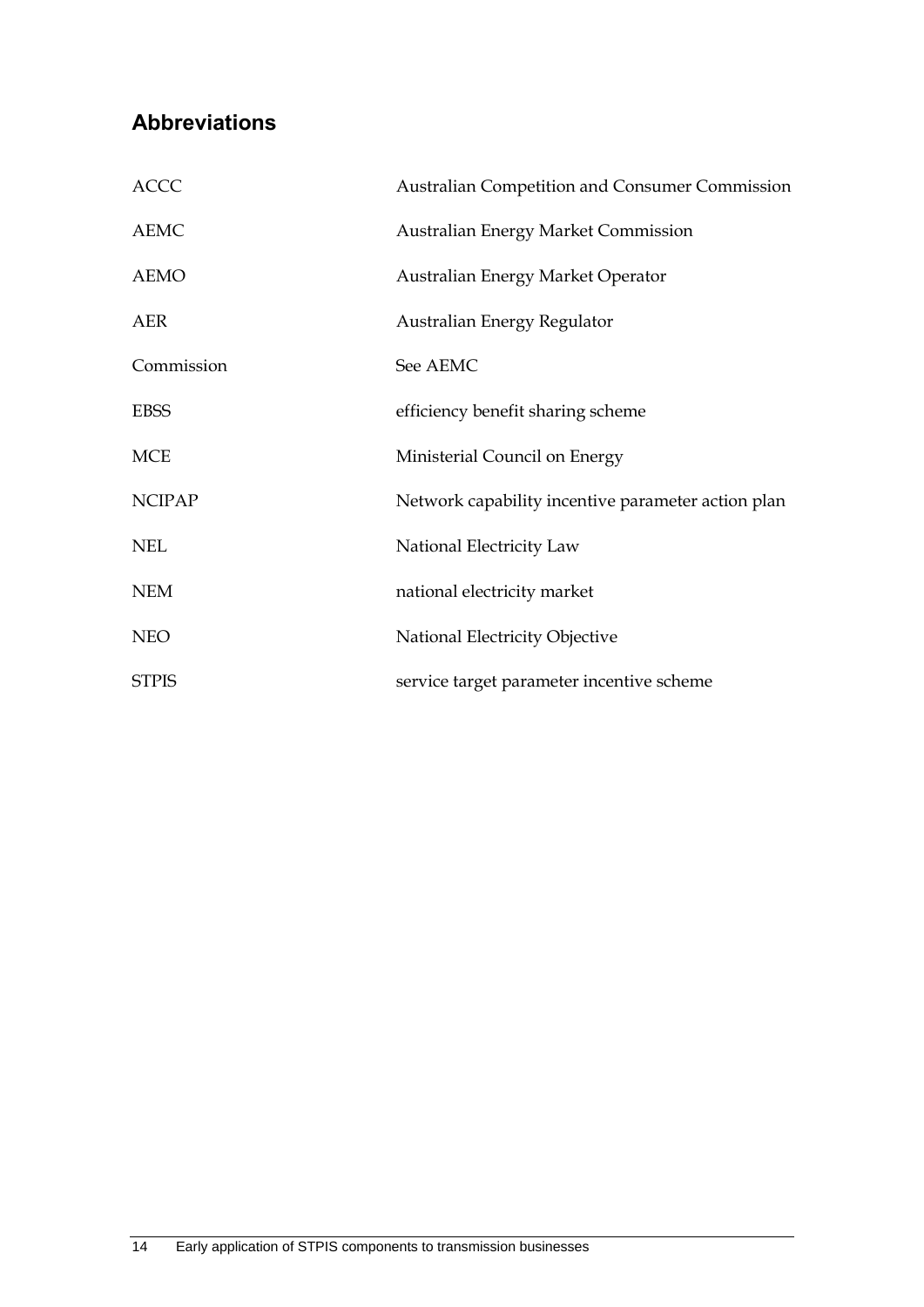## <span id="page-18-0"></span>**A Legal requirements under the NEL**

This appendix sets out the relevant legal requirements under the National Electricity Law (NEL) for the AEMC in making this draft determination.

#### <span id="page-18-1"></span>**A.1 Draft rule determination**

In accordance with s. 99 of the NEL, the Commission has made this draft rule determination in relation to the rule proposed by ElectraNet.

#### <span id="page-18-2"></span>**A.2 Power to make the rule**

The Commission is satisfied that the proposed rule falls within the subject matter about which the Commission may make rules. The proposed rule falls within s. 34 of the NEL, as it relates to the operation of the NEM  $(s. 34(1)(a)(i))$ , and the activities of persons (including registered participants) participating in the NEM or involved in the operation of the national electricity system (s. 34(1)(a)(iii)).

The subject matter of the proposed rule also falls under those matters set out in Schedule 1 of the NEL under s. 34(2). In particular, items 15, 17, 20 and 23, which relate to:

- **Item 15** the regulation of revenues earned or that may be earned by owners, controllers or operators of transmission systems from the provision by them of services that are the subject of a transmission determination.
- **Item 17** principles to be applied, and procedures to be followed, by the AER in exercising or performing an AER economic regulatory function or power relating to the making of a transmission determination.
- **Item 20** the economic framework, mechanisms or methodologies to be applied or determined by the AER for the purposes of items 15 and 16 including (without limitation) the economic framework, mechanisms or methodologies to be applied or determined by the AER for the derivation of the revenue (whether maximum allowable revenue or otherwise) or prices to be applied by the AER in making a transmission determination.
- **Item 23** incentives for regulated transmission system operators to make efficient operating and investment decisions including, where applicable, service performance incentive schemes.

#### <span id="page-18-3"></span>**A.3 Commission's considerations**

In assessing the rule change request, the Commission considered:

• the Commission's powers under the NEL to make the rule;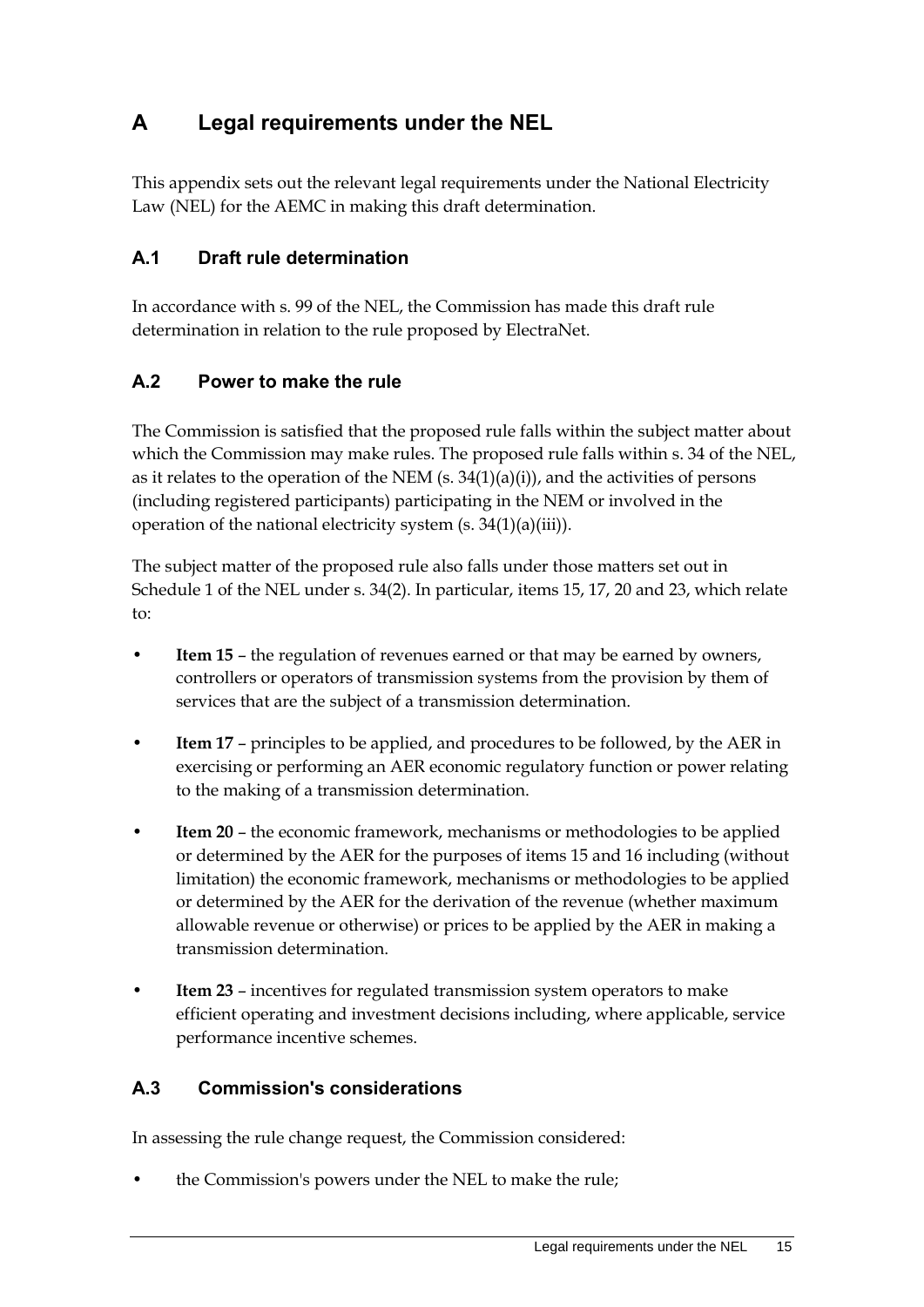- the rule change request;
- the fact that there is no relevant Ministerial Council on Energy (MCE) Statement of Policy Principles;34
- submissions received during first round consultation;
- the Commission's analysis as to the ways in which the proposed rule will, or is likely to, contribute to the NEO;
- other relevant rule changes and review recommendations; and
- the revenue and pricing principles under s. 7A of the NEL.

#### <span id="page-19-0"></span>**A.4 Revenue and pricing principles**

In applying the rule making test in s. 88 of the NEL, the Commission has taken into account the revenue and pricing principles as required under s. 88B of the NEL as the rule change request relates to matters specified in items 15, 17, 20 and 23 of Schedule 1 to the NEL. Having considered the issues raised by ElectraNet, the proposed rule, and submissions to the consultation paper, the Commission has concluded that the draft rule is consistent with the revenue and pricing principles.

Section 7A(2) of the NEL, states that network service providers should be provided with a reasonable opportunity to recover at least the efficient costs they incur in providing direct control network services. The Commission considers that the draft rule will not affect the opportunity for transmission network service providers to recover at least the efficient costs they incur in providing direct control services.

The revenue and pricing principle in s. 7A(3) of the NEL requires network service providers to be provided with effective incentives in order to promote economic efficiency with respect to the direct control network services they provide.<sup>35</sup> The economic efficiency that should be promoted includes:

- efficient investment in a distribution system or transmission system with which the operator provides direct control network services;
- the efficient provisions of electricity network services; and
- the efficient use of the distribution system or transmission system with which the operator provides direct control network services.

1

 $34$  Under s.  $99(2)(a)(iv)$  of the NEL, the AEMC must have regard to any relevant MCE statement of policy principles in making a rule. The MCE is referenced in the AEMC's governing legislation and is a legally enduring body comprising the Federal, State and Territory Ministers responsible for Energy. On 1 July 2011 the MCE was amalgamated with the Ministerial Council on Mineral and Petroleum Resources. The amalgamated Council is now called the COAG Energy Council.

<sup>35</sup> NEL s. 7A(3).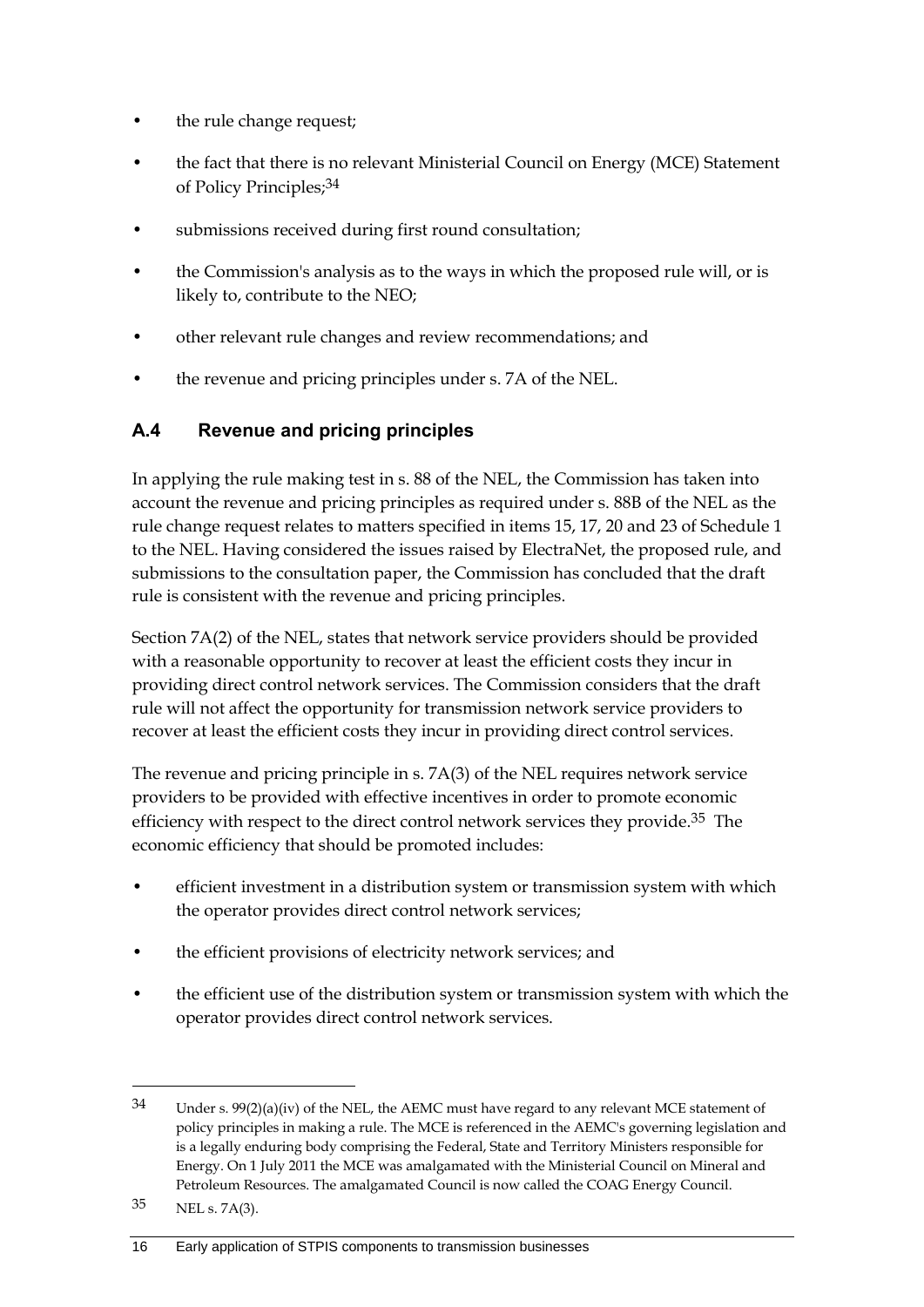The Commission considers that the draft rule is consistent with the revenue and pricing principles as its provides transmission businesses with effective incentives under the STPIS to undertake low cost network optimisation projects that facilitate efficient investment in the transmission network. These projects are likely to result in a lower risk of generation dispatch being constrained, which has the potential to lead to the efficient use of the transmission system by transmission network users.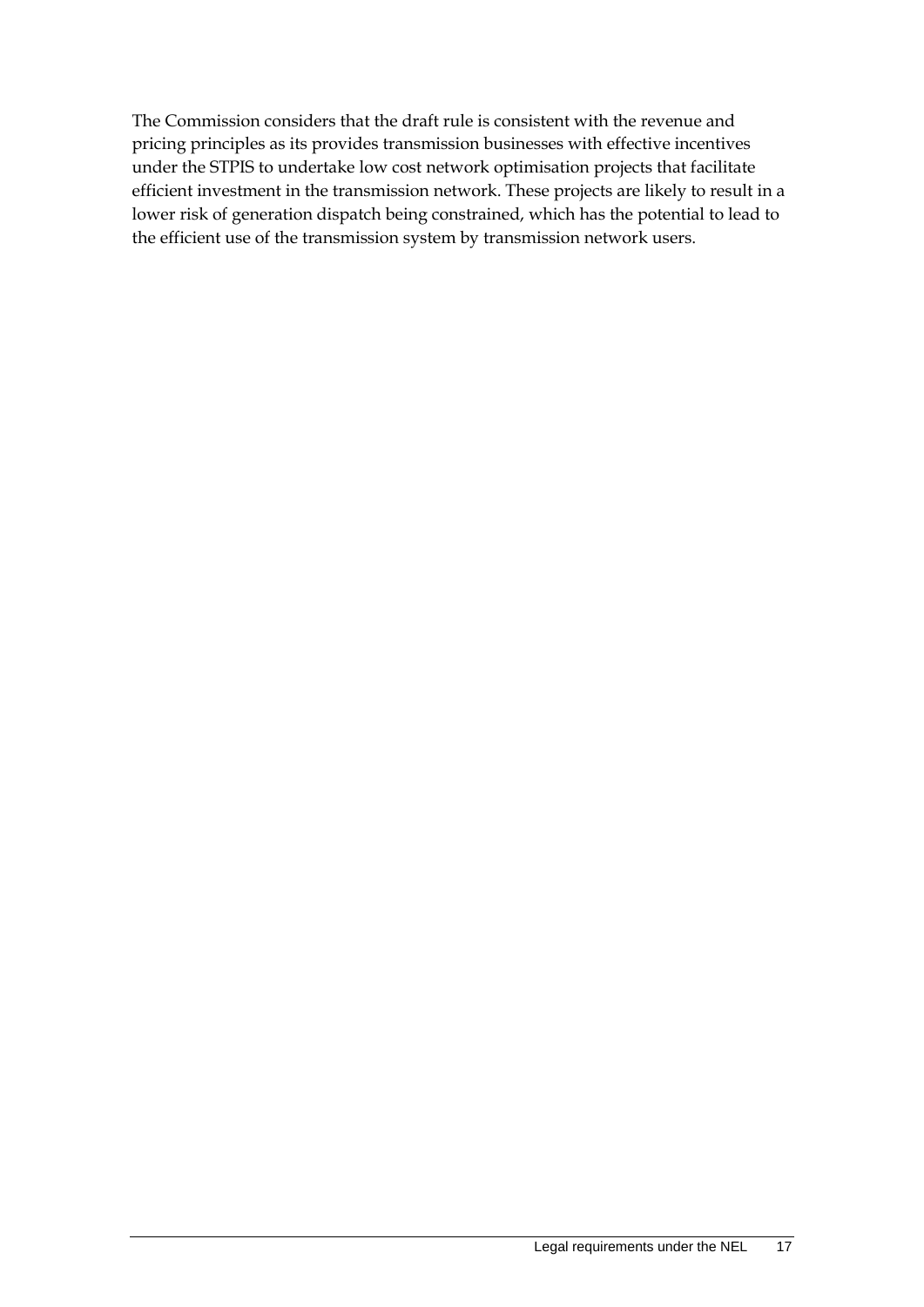### **B Overview of the STPIS**

#### **Table B.1 Overview of evolution of the STPIS**

<span id="page-21-0"></span>

| Date of final decision | <b>Version number</b> | <b>Components</b>                                     | <b>Brief explanation of components</b>                                                                                                                                                                                                                                                                                                                                                                                                                                                                                                                                                                                                                |
|------------------------|-----------------------|-------------------------------------------------------|-------------------------------------------------------------------------------------------------------------------------------------------------------------------------------------------------------------------------------------------------------------------------------------------------------------------------------------------------------------------------------------------------------------------------------------------------------------------------------------------------------------------------------------------------------------------------------------------------------------------------------------------------------|
| August 2007            |                       | Service component.                                    | The aim of the service component is to target transmission network<br>outages that have an adverse impact on wholesale spot market<br>dispatch outcomes. The service component initially consisted of<br>three parameters:                                                                                                                                                                                                                                                                                                                                                                                                                            |
|                        |                       |                                                       | transmission circuit availability - measures the average number<br>of times circuits were unavailable during the relevant time period<br>as a result of unplanned outages;                                                                                                                                                                                                                                                                                                                                                                                                                                                                            |
|                        |                       |                                                       | loss of supply event frequency - measures the number of<br>unplanned outages when there has been a loss of supply; and                                                                                                                                                                                                                                                                                                                                                                                                                                                                                                                                |
|                        |                       |                                                       | average outage duration - measures the average length (in<br>minutes) of unplanned outages where a loss of supply has<br>occurred.                                                                                                                                                                                                                                                                                                                                                                                                                                                                                                                    |
| March 2008             | 2                     | Service component; and<br>Market impact<br>component. | The market impact component is designed to provide an incentive to<br>transmission businesses to reduce the impact of planned and<br>unplanned outages on wholesale market outcomes. Transmission<br>businesses do so by reducing the length of planned outages and<br>scheduling outages to occur during those times when there will be<br>the least impact on the wholesale market. Transmission businesses<br>are also incentivised to improve reliability on those elements of the<br>network critical to the wholesale market to reduce the incidence of<br>unplanned outages. The AER made no changes to the service<br>component at this time. |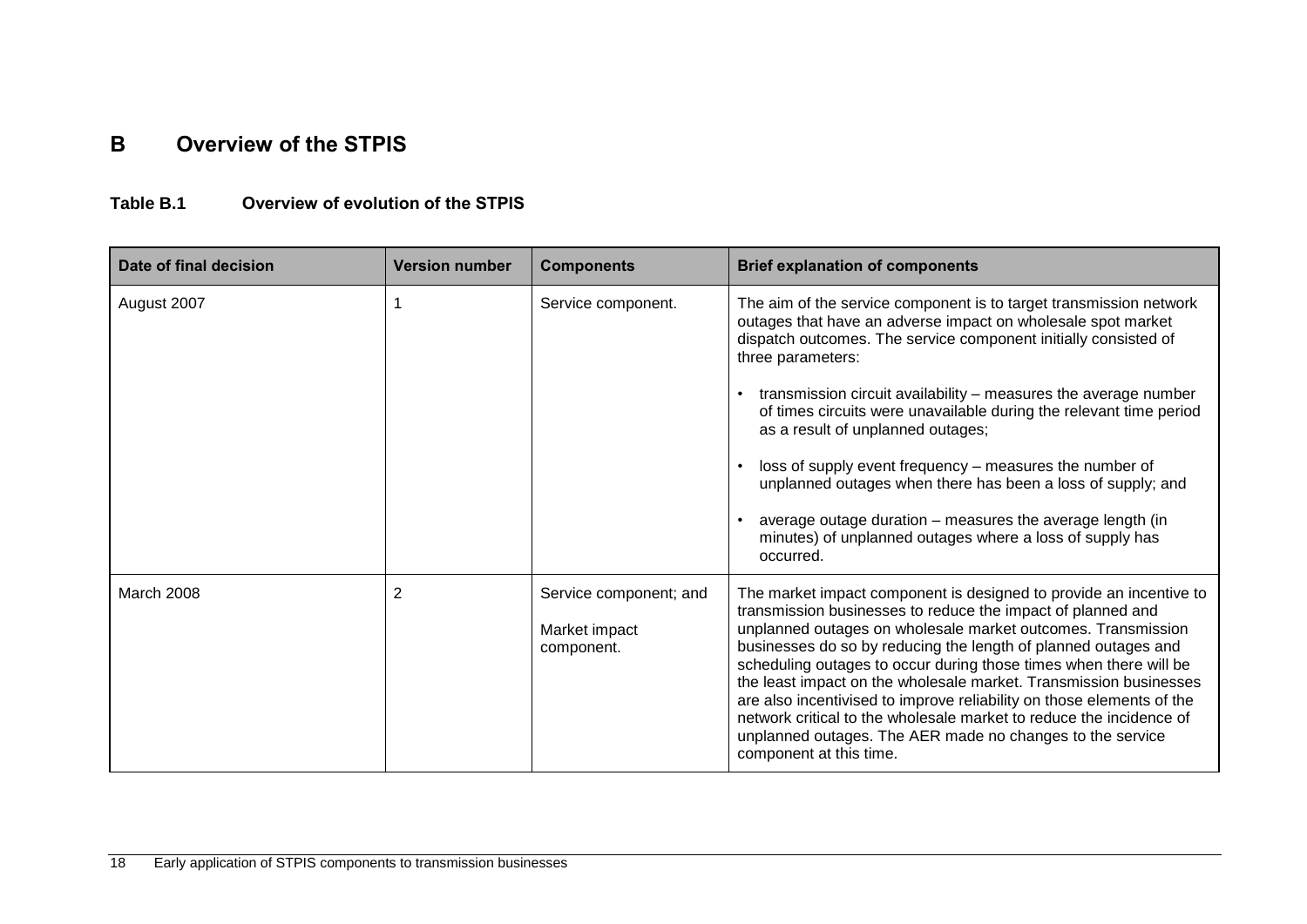| Date of final decision | <b>Version number</b> | <b>Components</b>                                                                         | <b>Brief explanation of components</b>                                                                                                                                                                                                                                                                                                                                                                                                                                                                                                                                                                                                                                                                                                               |
|------------------------|-----------------------|-------------------------------------------------------------------------------------------|------------------------------------------------------------------------------------------------------------------------------------------------------------------------------------------------------------------------------------------------------------------------------------------------------------------------------------------------------------------------------------------------------------------------------------------------------------------------------------------------------------------------------------------------------------------------------------------------------------------------------------------------------------------------------------------------------------------------------------------------------|
| March 2011             | 3                     | As above.                                                                                 | Version 3 of the STPIS incorporated relatively minor amendments to<br>the parameters and definitions that would apply to Powerlink for its<br>2012-2017 regulatory control period.                                                                                                                                                                                                                                                                                                                                                                                                                                                                                                                                                                   |
| December 2012          | 4                     | Service component;<br>Market impact<br>component; and<br>Network capability<br>component. | The service component was amended to include a fourth parameter<br>called the "proper operation of equipment" parameter. This<br>parameter measures the number of incidents where a protection or<br>control system has failed or where there has been incorrect<br>operational isolation of equipment during maintenance.<br>The network capability component was introduced to influence a<br>transmission businesses operation and management of its network<br>assets. The component incentivises transmission businesses to<br>deliver benefits through increased network capability, availability or<br>reliability through the development of one-off projects that can be<br>delivered through low cost operational and capital expenditure. |
| September 2014         | 4.1                   | As above.                                                                                 | The AER published a limited amendment to the STPIS which wholly<br>relates to Directlink for its next regulatory control period. This<br>consultation was undertaken because, as the result of a fire in<br>August 2012, use of the last three years average performance will<br>not reflect an appropriate 'business as usual' benchmark for setting<br>its performance targets under the market impact component.                                                                                                                                                                                                                                                                                                                                  |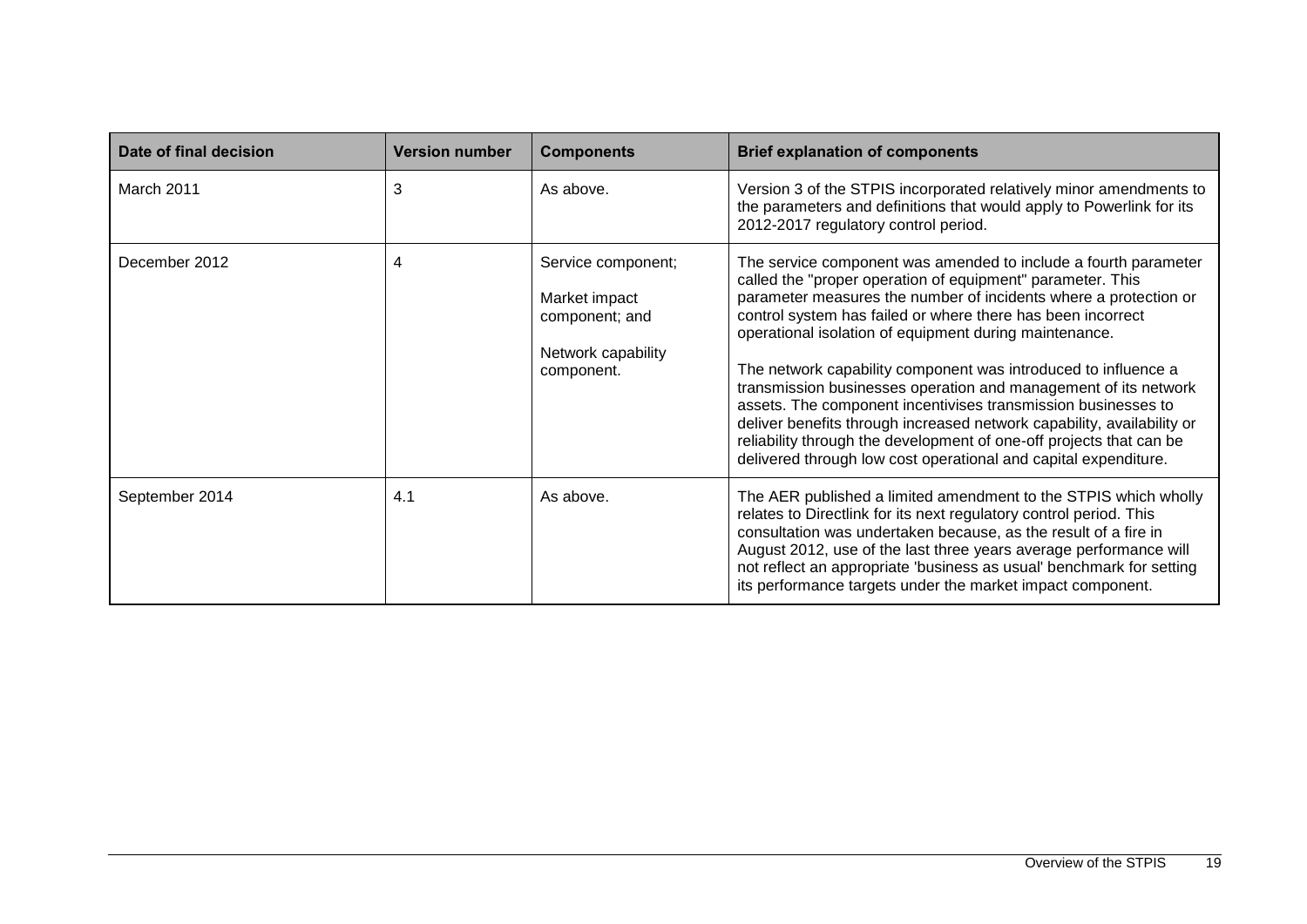### <span id="page-23-0"></span>**B.1 Basis of the STPIS**

The AER's STPIS was first applied in 2007, and was based on service standard guidelines developed by the Australian Competition and Consumer Commission (ACCC) in 2003. The guidelines aimed to counter the incentives provided to transmission businesses under an ex-ante revenue cap to reduce operating costs below forecast levels at the expense of service quality. The guidelines attempted to address this incentive by linking a transmission business's regulated revenues to its performance against defined service level measures.

In 2006, the AEMC reviewed the framework for regulating electricity transmission networks. The new arrangements required the AER to release guidelines on its approach to regulation, including a new STPIS.

### <span id="page-23-1"></span>**B.2 Requirement under the NER**

Clause 6A.7.4(a) of the NER requires the AER to develop and publish an incentive scheme or schemes for transmission businesses, called the STPIS, that comply with a number of principles. These principles aim to create a scheme which provides incentives for each transmission business to:36

- provide greater reliability of the transmission system that is owned, controlled or operated by it at all times when transmission network users place greatest value on the reliability of the transmission system;
- improve and maintain the reliability of those elements of the transmission system that are most important to determining wholesale electricity spot prices; and
- result in a potential adjustment to the revenue that the transmission business may earn, from the provision of prescribed transmission services, in each regulatory year in respect of which the STPIS applies.

The AER must follow the transmission consultation procedures set out in clause 6A.20 of the NER when amending or replacing the scheme.

### <span id="page-23-2"></span>**B.3 Purpose and objectives of the scheme**

The STPIS outlines the approach to setting a service target performance incentive within the transmission determination framework. The objectives of the STPIS are to:

• contribute to the NEO;

1

be consistent with the principles in the NER;

<sup>36</sup> NER clauses 6A.7.4(b)(1) and 6A.7.4(b)(2).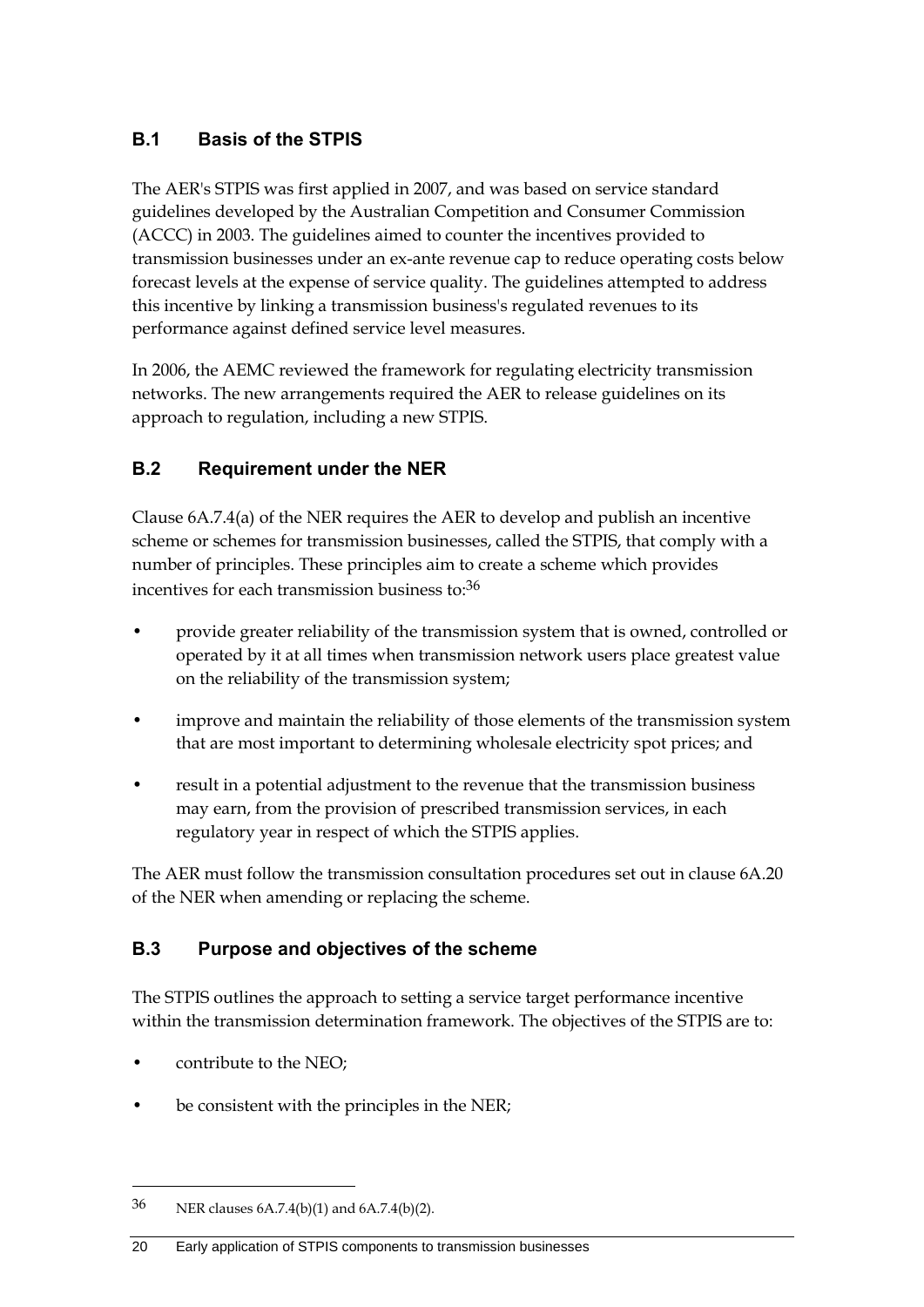- promote transparency in the information provided by a transmission business and AER decisions; and
- promote efficient transmission business capital and operating expenditure by balancing the incentive to reduce actual expenditure with the need to maintain and improve reliability for customers and minimise the market impact of transmission congestion.

Version four of the STPIS is made up of three components. An overview of these components is outlined in the following sections.

#### <span id="page-24-0"></span>**B.4 Service component**

1

The first version of the STPIS was made by the AER in August 2007. This contained a single component, called the service component. The service component measures the overall availability of a transmission business's network to transport energy and the reliability of the network.

The AER notes that the updated service component in version four of the STPIS is designed to incentivise transmission businesses to reduce the occurrence of unplanned outages and to return the network to service promptly after unplanned outages that lead to an interruption to supply. The service component has been tailored to act as a lead indicator of potential reliability issues and to encourage transmission businesses to maintain or improve performance.

The service component is made up of four parameters to measure a transmission business's performance:37

- The **average circuit outage rate** parameter measures the average number of times circuits were unavailable during the relevant time period as a result of unplanned outages. An increase in the frequency of unplanned outages may be a lead indicator of a future reliability issue. This parameter does not measure either the duration of the outage or whether the outage caused a loss of supply or market impact. Any impact of the unplanned outage on the wholesale market is measured by the market impact component.
- The **loss of supply event frequency** parameter measures the number of unplanned outages when there has been a loss of supply. The parameter measures the number of small events (where smaller loads are interrupted for short periods) and large events (where a customer with a large load is interrupted for even a short duration, or a customer with a moderate load is interrupted for a long duration). The parameter is designed to incentivise transmission businesses to reduce the duration of moderate and small customer interruptions through fast response times and to reduce the frequency of large customer interruptions through improved reliability.

<sup>37</sup> AER 2012, *Final decision – Electricity transmission network service providers service target performance incentive scheme – Version four*, December 2012, pp8-9.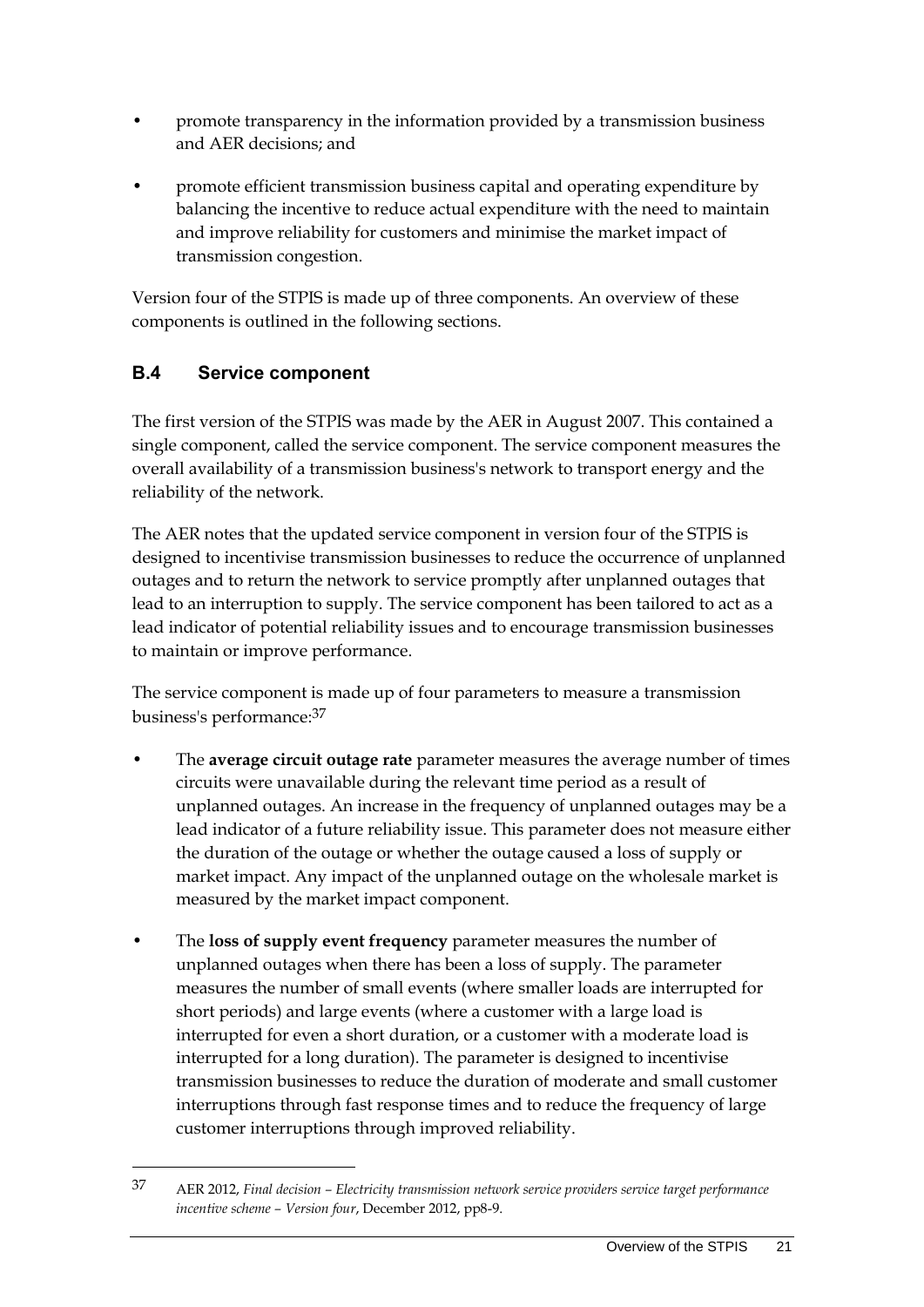- The **average outage duration** parameter measures the average length (in minutes) of unplanned outages where a loss of supply has occurred. The parameter uses the time a transmission business takes to restore plant as a proxy for measuring the effectiveness of the transmission business's operational response to unplanned events. The parameter focuses on loss of supply events to incentivise transmission businesses to focus on those unplanned outages with the greatest impact on customers.
- The **proper operation of equipment** parameter measures the number of incidents where a protection or control system has failed or where there has been incorrect operational isolation of equipment during maintenance. These events can cause an unplanned outage of primary transmission equipment and act as a lead indicator of reliability. This is a relatively new parameter introduced on a reporting basis only.

#### <span id="page-25-0"></span>**B.5 Market impact component**

The market impact component was introduced in version two of the STPIS. The AER developed the market impact component based on a review of the market impact of transmission congestion.38

The market impact component has been designed to provide an incentive to transmission businesses to reduce the impact of planned and unplanned outages on wholesale market outcomes. Transmission businesses do so by reducing the length of planned outages and scheduling outages to occur during those times when there will be the least impact on the wholesale market. Transmission businesses are also incentivised to improve reliability on those elements of the network critical to the wholesale market to reduce the incidence of unplanned outages.

#### <span id="page-25-1"></span>**B.6 Network capability component**

<u>.</u>

The network capability component, was introduced in version four of the STPIS, and provides an incentive of up to 1.5 per cent of maximum allowed revenue subject to the completion of projects that improve the capability of the transmission network at those times most needed. The total annual average expenditure of the projects listed cannot exceed one per cent of the maximum allowed revenue proposed by the transmission business.

The network capability component is designed to influence a transmission business's operation and management of its network assets to develop one-off projects that can be delivered through low cost operational and capital expenditure.<sup>39</sup>

<sup>38</sup> AER 2012, *Final decision – Electricity transmission network service providers service target performance incentive scheme – Version three*, March 2011.

<sup>39</sup> AER 2012, *Final decision – Electricity transmission network service providers service target performance incentive scheme – Version four*, December 2012.